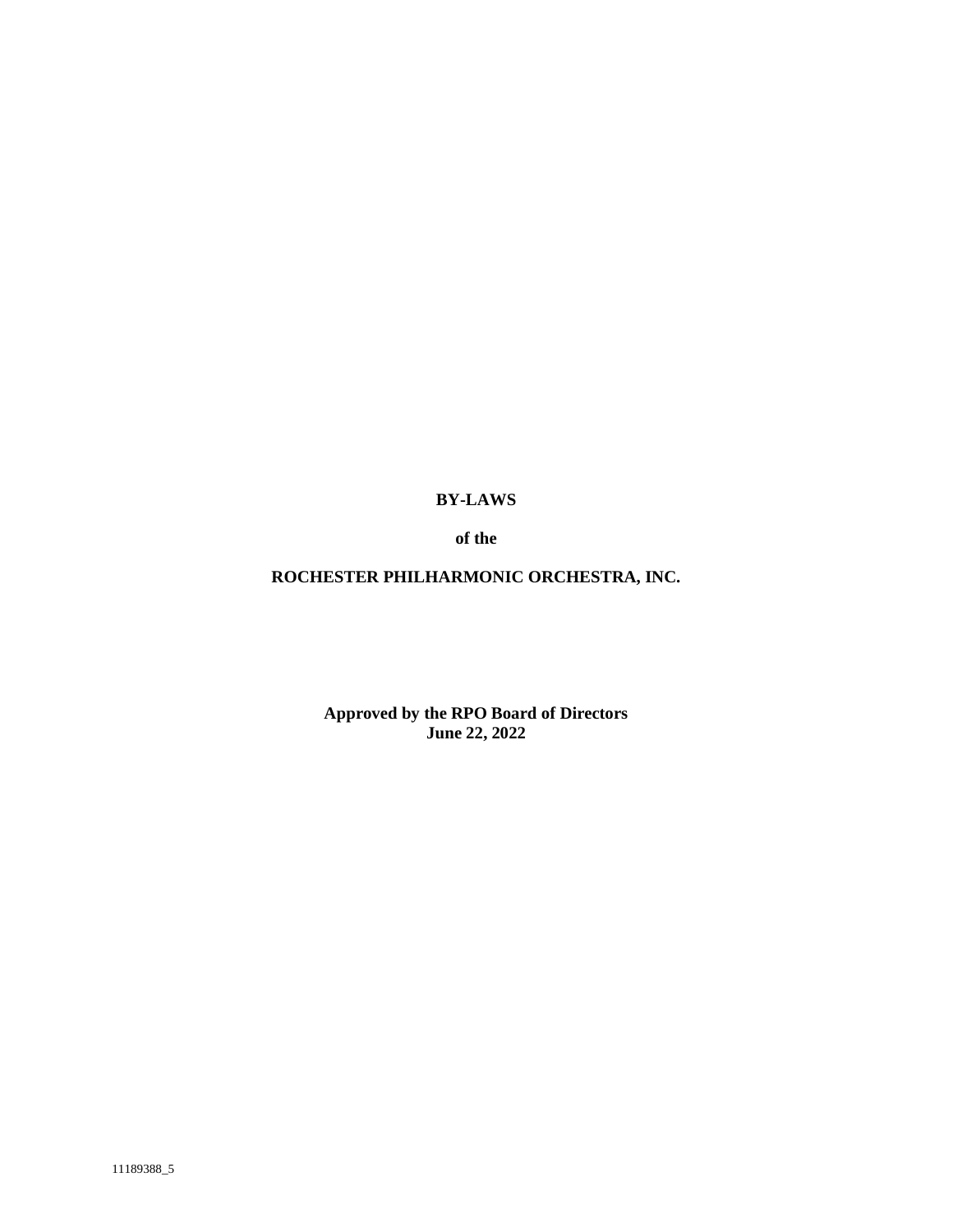| <b>TABLE OF CONTENTS</b> |  |
|--------------------------|--|
|--------------------------|--|

| Section 1.  |                             |  |
|-------------|-----------------------------|--|
| Section 2.  |                             |  |
| Section 3.  |                             |  |
| Section 4.  |                             |  |
| Section 5.  |                             |  |
| Section 6.  |                             |  |
| Section 7.  |                             |  |
| Section 8.  |                             |  |
| Section 9.  |                             |  |
| Section 10. |                             |  |
| Section 11. |                             |  |
| Section 12. |                             |  |
| Section 13. |                             |  |
| Section 14. |                             |  |
| Section 15. |                             |  |
|             |                             |  |
| Section 1.  |                             |  |
| Section 2.  |                             |  |
| Section 3.  |                             |  |
| Section 4.  |                             |  |
| Section 5.  |                             |  |
| Section 6.  |                             |  |
| Section 7.  |                             |  |
| Section 8.  |                             |  |
| Section 9.  |                             |  |
| Section 10. |                             |  |
| Section 11. |                             |  |
| Section 12. |                             |  |
| Section 13. |                             |  |
|             |                             |  |
| Section 1.  |                             |  |
| Section 2.  | <b>EXECUTIVE COMMITTEE.</b> |  |
| Section 3.  |                             |  |
| Section 4.  |                             |  |
| Section 5.  |                             |  |
| Section 6.  |                             |  |
| Section 7.  |                             |  |
| Section 8.  |                             |  |
|             |                             |  |
| Section 1.  |                             |  |
| Section 2.  |                             |  |
| Section 3.  |                             |  |
|             |                             |  |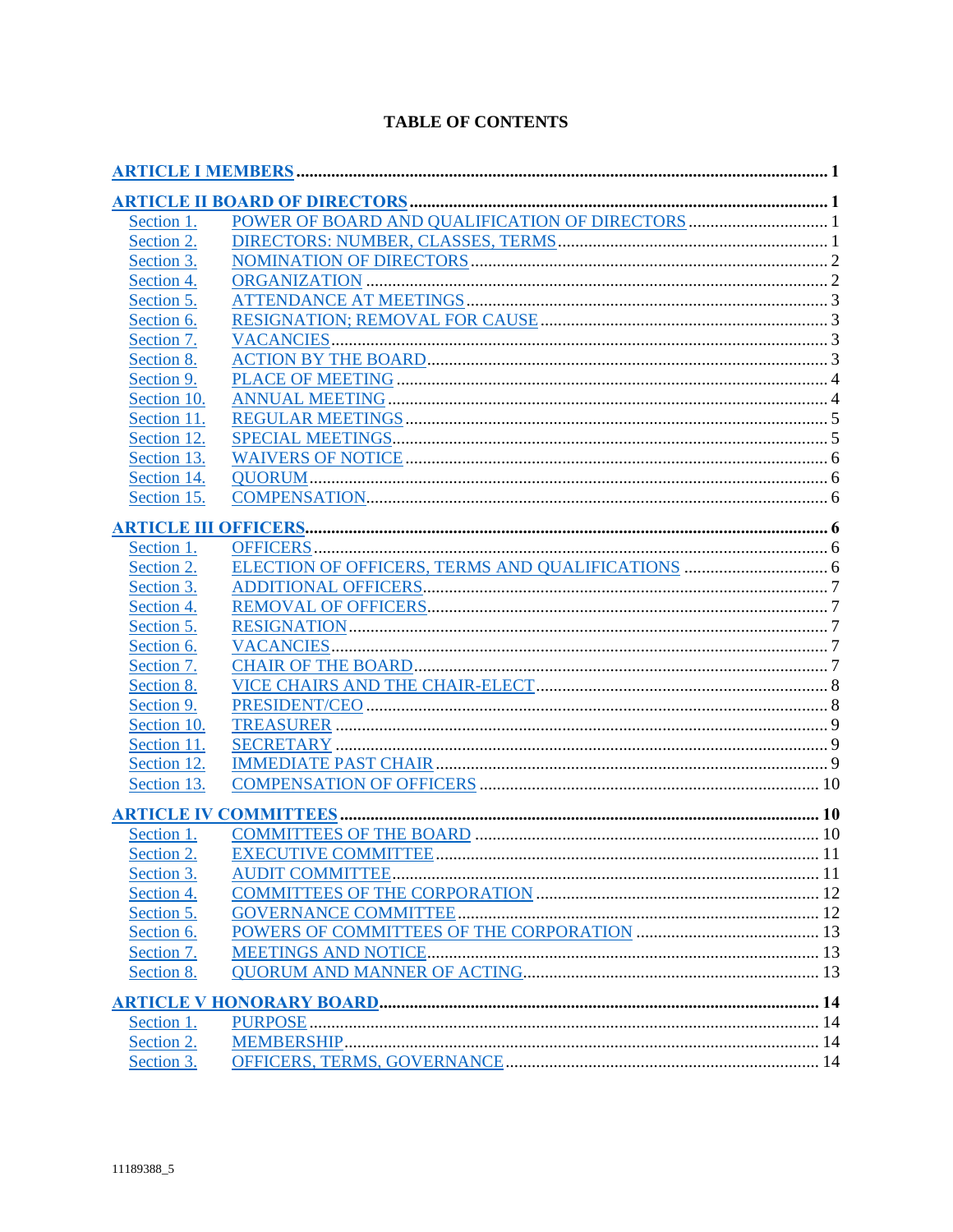|            | <b>ARTICLE VI BOARD OF THE ROCHESTER PHILHARMONIC YOUTH ORCHESTRA  15</b> |  |
|------------|---------------------------------------------------------------------------|--|
| Section 1. |                                                                           |  |
| Section 2. |                                                                           |  |
| Section 3. |                                                                           |  |
|            |                                                                           |  |
| Section 1. |                                                                           |  |
| Section 2. |                                                                           |  |
| Section 3. |                                                                           |  |
|            |                                                                           |  |
|            |                                                                           |  |
| Section 1. |                                                                           |  |
| Section 2. |                                                                           |  |
|            |                                                                           |  |
| Section 1. |                                                                           |  |
| Section 2. |                                                                           |  |
| Section 3. |                                                                           |  |
| Section 4. |                                                                           |  |
| Section 5. | EXECUTION OF CONTRACTS AND OTHER INSTRUMENTS  19                          |  |
| Section 6. |                                                                           |  |
|            |                                                                           |  |
| Section 1. |                                                                           |  |
| Section 2. |                                                                           |  |
| Section 3. |                                                                           |  |
| Section 4. |                                                                           |  |
| Section 5. |                                                                           |  |
| Section 6. |                                                                           |  |
|            |                                                                           |  |
| Section 1. |                                                                           |  |
| Section 2. |                                                                           |  |
| Section 3. |                                                                           |  |
| Section 4. |                                                                           |  |
| Section 5. |                                                                           |  |
| Section 6. |                                                                           |  |
| Section 7. |                                                                           |  |
|            |                                                                           |  |
| Section 1. |                                                                           |  |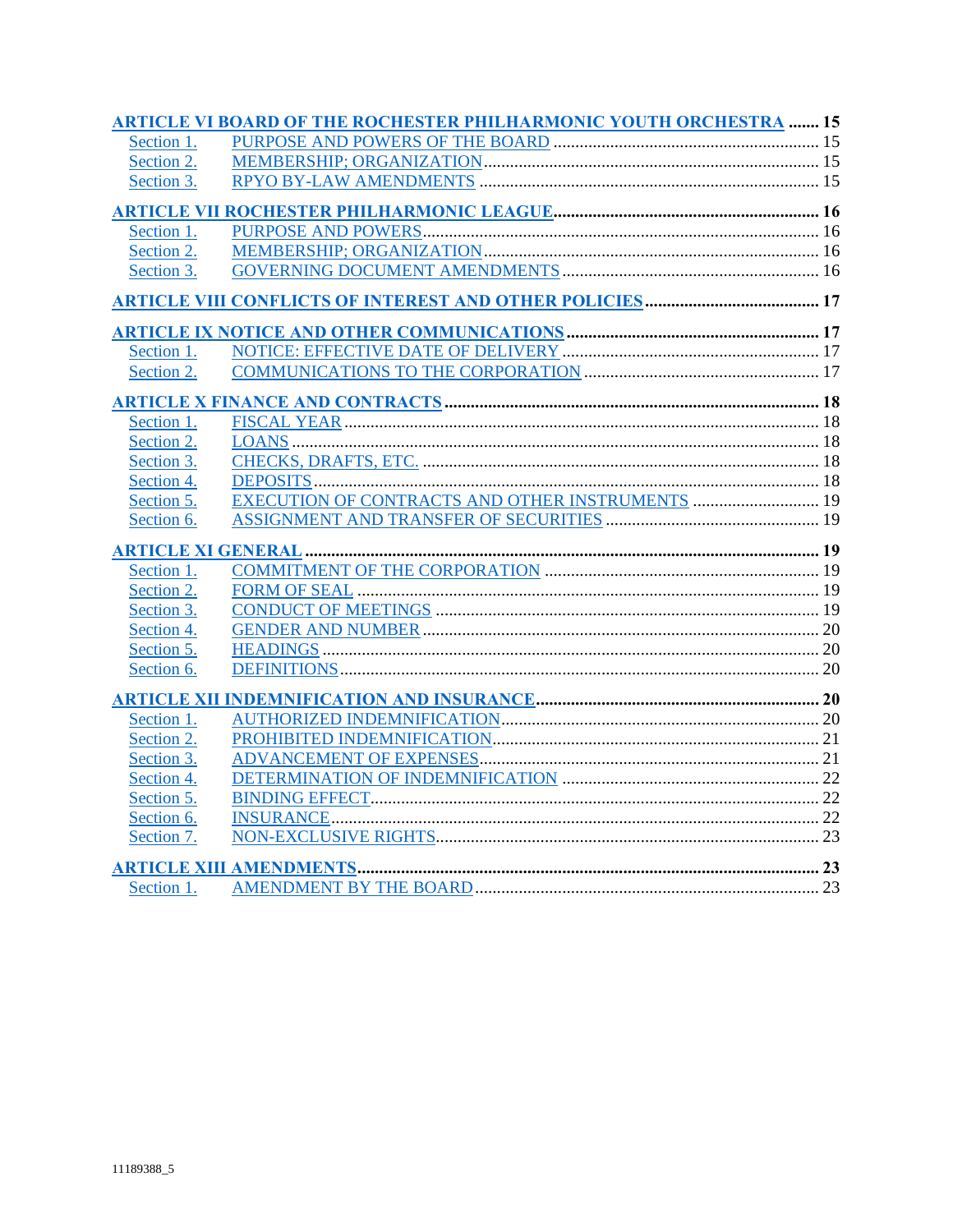# **BY-LAWS**

## **of the**

# **ROCHESTER PHILHARMONIC ORCHESTRA, INC.**

# **ARTICLE I**

### **MEMBERS**

<span id="page-3-0"></span>The corporation has no members.

## **ARTICLE II**

## **BOARD OF DIRECTORS**

# <span id="page-3-1"></span>Section 1. POWER OF BOARD AND QUALIFICATION OF DIRECTORS

<span id="page-3-2"></span>The Corporation shall be managed by its Board (herein, "the Board"). In addition, the Board shall have all powers and duties enumerated in these By-laws and set forth in applicable laws. Each Director shall be at least nineteen (19) years of age.

### Section 2. DIRECTORS: NUMBER, CLASSES, TERMS

<span id="page-3-3"></span>The number of Directors, elected and *ex officio*, shall not be less than fifteen (15), nor greater than forty (40). When the term "Entire Board" is used in these By-Laws it shall mean, in the applicable alternative, (a) the total number of Directors entitled to vote which the corporation would have if there were no vacancies, or (b) if the By-Laws provide for a fixed number of Directors, or permit the board to fix the number by resolution and it has done so, then the term shall mean the number so fixed, or (c) if the By-Laws provide that the board may consist of a range between a minimum and maximum number of Directors and the number has not been fixed, then the term shall mean the number of Directors within such range that were elected as of the most recently held election of Directors, as well as the Directors serving ex officio and any Directors whose terms have not yet expired. Each of the following persons, by virtue of holding one of the following offices and as long as such office is held, shall serve as an *ex officio* voting member of the Board: President/CEO of the Corporation; Immediate Past Chair of the Board; Dean of the Eastman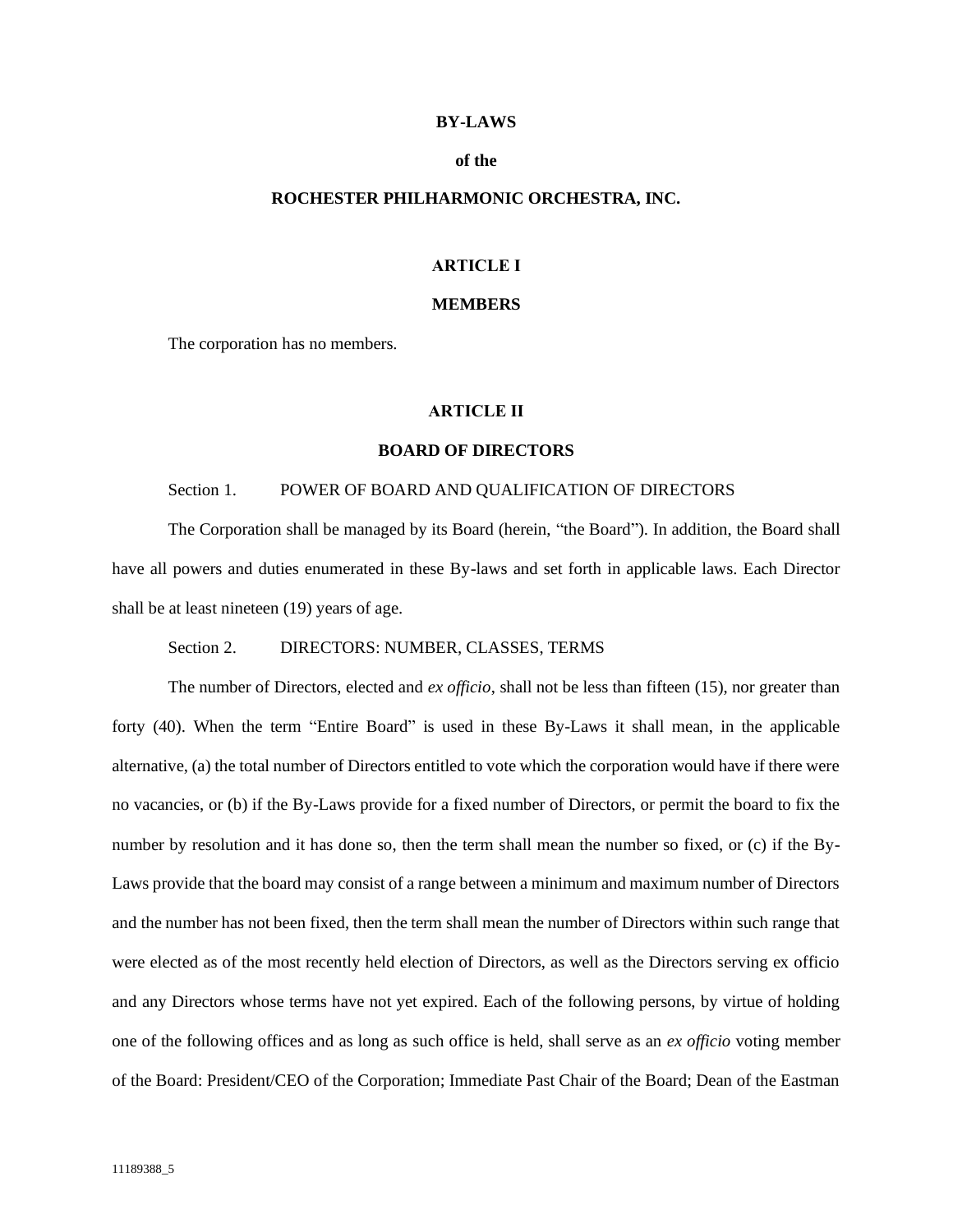School of Music; two representatives to the Corporation elected from and by Orchestra members of the Rochester Philharmonic Orchestra; Chair of the Rochester Philharmonic League; and Chair of the Honorary Board. All other Directors shall be elected by the Directors of the Corporation. The term of office of an elected Director shall be three (3) years. Approximately one-third (1/3) of the elected Directors, with the exact number each year at the discretion of the Governance Committee, shall be elected each year to serve a full term or an unexpired term, or a one-year term of a Board Chair. The term of each elected Director shall commence at the conclusion of the meeting in which he or she was elected or reelected and shall extend through the Annual Meeting in the fiscal year in which the person's term expires. No elected Director who will have served more than eight (8) continuous service years (where only service of more than eight (8) months counts as a full year) shall be nominated for election; provided, however, that nothing herein shall prevent such election of a former Director whose last prior elected term expired at least one (1) full year prior to the new election of such Director; and further provided that a person who holds the office of Board Chair may be nominated as a director for an additional term of one year, renewable one time for a second one year term.

#### Section 3. NOMINATION OF DIRECTORS

<span id="page-4-0"></span>The Governance Committee shall present to the Board at its Annual Meeting a slate of candidates to be considered for election or reelection as Directors, and may present the names of one or more Director candidates for consideration at any other regular or special meeting. In the case of each person the proposal shall recommend the class to which the candidate should be assigned and the proposed term if other than three years. The biographical information of any candidate to be so considered shall be distributed to the Board members no less than ten (10) days in advance of the election meeting. In the discretion of the Committee, names of persons under consideration for nomination may be circulated privately among the Directors to seek their personal inputs.

# Section 4. ORGANIZATION

<span id="page-4-1"></span>At each meeting of the Board, the Chair of the Board or, if absent, a Vice Chair, shall preside, or in the absence of any of such officers, a chair pro tem chosen by a majority of the Directors present shall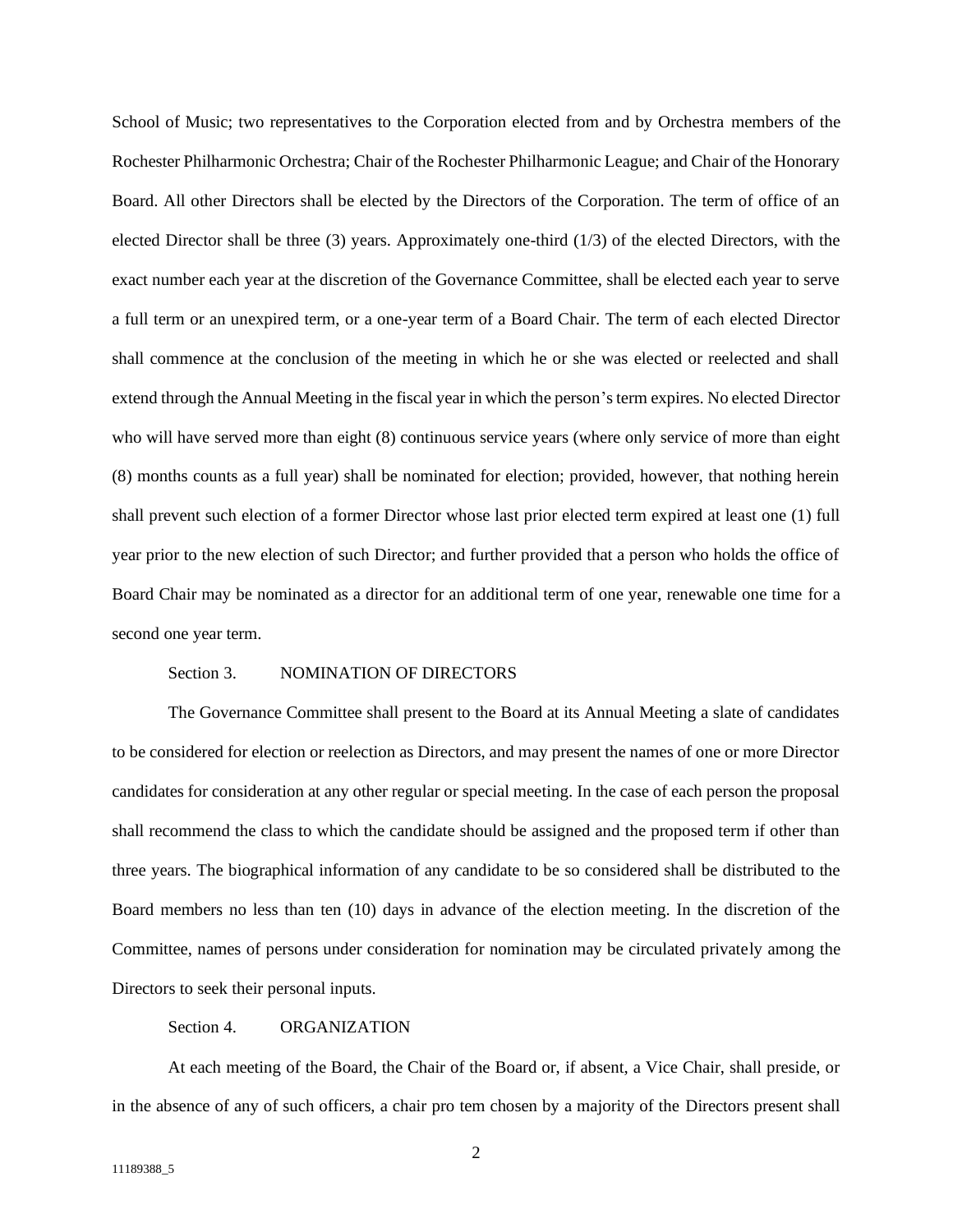preside. The Secretary shall act as Secretary of the meeting or, in the absence of the Secretary, the Chair shall designate a secretary pro tem.

# Section 5. ATTENDANCE AT MEETINGS

<span id="page-5-0"></span>It shall be the duty of each Director to attend and remain present at all meetings of the Board. It shall be the duty of each Director to notify the Corporation, in advance, of any expected absence from any such meeting

# Section 6. RESIGNATION; REMOVAL FOR CAUSE

<span id="page-5-1"></span>(a) Any Director of the Corporation may resign with or without a stated reason at any time by giving written notice to the Chair or to the Secretary by any means authorized by Article IX. Such resignation shall take effect at the time specified therein or, if no time be specified, then on delivery. Board acceptance is not necessary for effectiveness.

(b) Any Director may be removed from the Board for cause by a vote of the Directors. The absence of a Director from three (3) or more regular meetings in any twelve-month period without giving the notification of absence required by Section 5 of this Article may be deemed cause for removal.

## Section 7. VACANCIES

<span id="page-5-2"></span>Vacancies occurring in the Board for any reason shall be filled by vote of a majority of Directors then in office, regardless of their number. The Governance Committee shall provide the Board, as soon as practicable, with the name of a candidate for each such vacancy. A Director elected to fill a vacancy shall hold office until the conclusion of the next Annual Meeting and until a successor is elected and qualified; and at such Annual Meeting the person may be presented by the Governance Committee for consideration for reelection to completion of the unexpired term in the class in which the vacancy had occurred.

# Section 8. ACTION BY THE BOARD

<span id="page-5-3"></span>(a) Any corporate action to be taken by the Board means action at a meeting of the Board. Except as otherwise provided by law or these By-Laws, the vote of a majority of the Directors present at the time of the vote, if a quorum is present at that time, shall be the act of the Board. Each Director shall have one vote.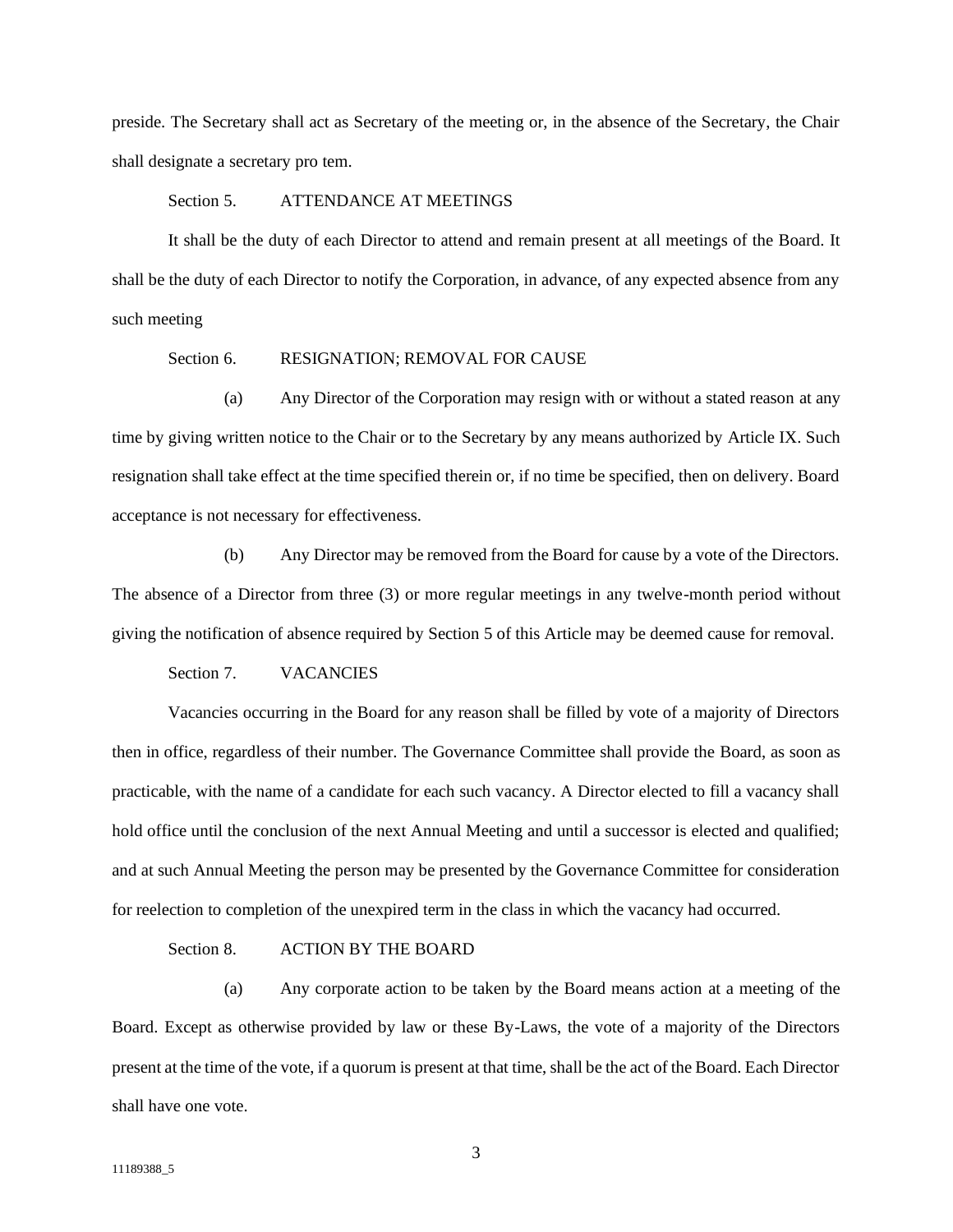(b) Any one or more members of the Board may participate in a meeting of the Board by means of a conference telephone or similar communications equipment allowing all persons participating in the meeting to hear each other at the same time. Participation by such means shall constitute presence in person at a meeting. That said, however, in advance of any meeting the Chair may direct that such attendance shall not be permitted, in which event a five (5) days' notice of a regular meeting announcing that fact shall be issued in the manner of a rescheduled meeting under Section 11 below, and in the case of a special meeting it shall be announced in the notice.

(c) Any action required or permitted to be taken by the Board may be taken without a meeting if all Directors consent in writing to the adoption of a resolution authorizing the action. The resolution and the written consent thereto by the members of the Board shall be filed with the minutes of its proceedings. Consents may be provided in a writing signed by the Director delivered either as an original or by electronic means that comply with Article IX.

(d) Directors who are present at a meeting but not present at the time of a vote due to a conflict of interest or related party transaction shall be deemed to be present at the time of the vote for the purposes of this section.

(e) Voting by proxy or leaving one's vote with another, whether or not in writing, is never permitted.

## Section 9. PLACE OF MEETING

<span id="page-6-0"></span>The Board may hold its meeting at the principal office of the Corporation, or at such place or places within or without the State of New York as the Board may from time to time by resolution determine.

Section 10. ANNUAL MEETING

<span id="page-6-1"></span>The Annual Meeting of the Board of Directors will be held during the final month of each fiscal year. The time, date or place of the Annual Meeting will be set by the Chair and announced to Board Members no later than at the first Board Meeting of the fiscal year. Should the time, date or place of the Annual Meeting be changed subsequently by direction of the Chair, written notice thereof shall be given to each Director, not less than ten (10) days before the earlier of the scheduled or re-scheduled date, by first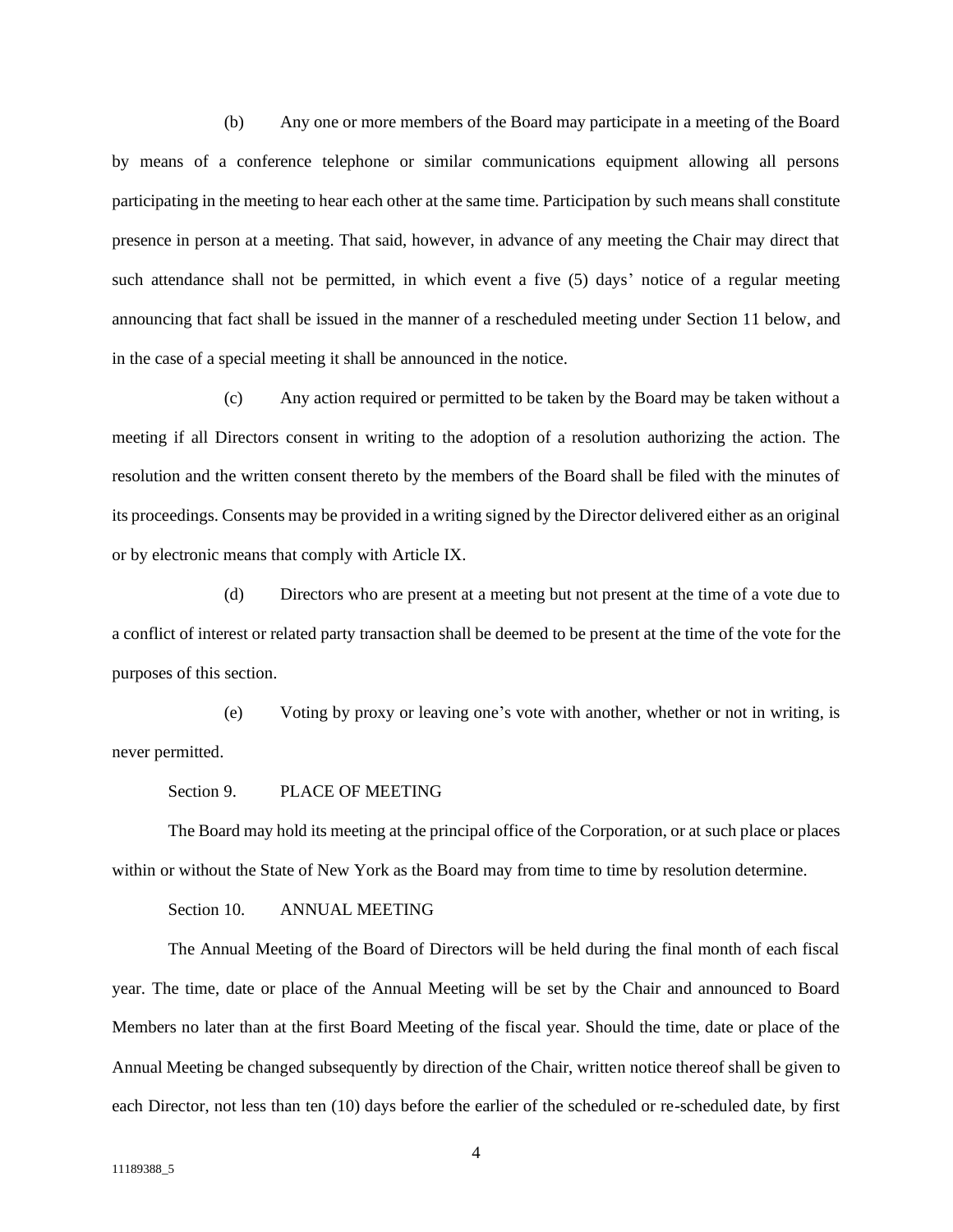class mail, fax or email and compliant with Article IX. The business of the Annual Meeting shall include but not be limited to the following:

(a) The Governance Committee will present for consideration its slates of recommended candidates for Board membership and for offices.

(b) The Chair of the Board, the Treasurer and appropriate staff shall present a report as described by Section 519 of the New York Not-for-Profit Corporation Law bringing to date the like information provided when the Corporation's last audited Financial Statements were presented to the Board at a regular or special meeting occurring earlier but not more than six (6) months after the close of the last fiscal year.

(c) the Finance Committee shall present for consideration a recommended budget for the upcoming fiscal year.

# Section 11. REGULAR MEETINGS

<span id="page-7-0"></span>Regular meetings of the Board may be held at such time as may be fixed from time to time by resolution of the Board, provided that there be no fewer than four (4) regular meetings of the Board per year. Reminders and agenda materials will normally be given, but formal notice is not required for Boardscheduled meetings. The time, date or place of a scheduled meeting may be changed by direction of the Chair, in which case written notice thereof shall be given to each Director, not less than five (5) days before the earlier of the scheduled or re-scheduled date, by first class mail, fax or email and compliant with Article IX.

#### Section 12. SPECIAL MEETINGS

<span id="page-7-1"></span>Special meetings of the Board shall be held whenever called by the Chair, by the President/CEO, or by any three (3) Directors. Notice of the purpose, time and place of the meeting compliant with Article IX shall be given to each Director (i) orally in person, in writing by in-hand delivery, or by actual telephone conversation (not a left message), or (ii) by fax or email, or (iii) by first class mail or voice mail. If notice is given under (i) it shall be given not less than one (1) day before the meeting; if under (ii) not less than three (3) days before; and if under (iii) not less than five (5) days before.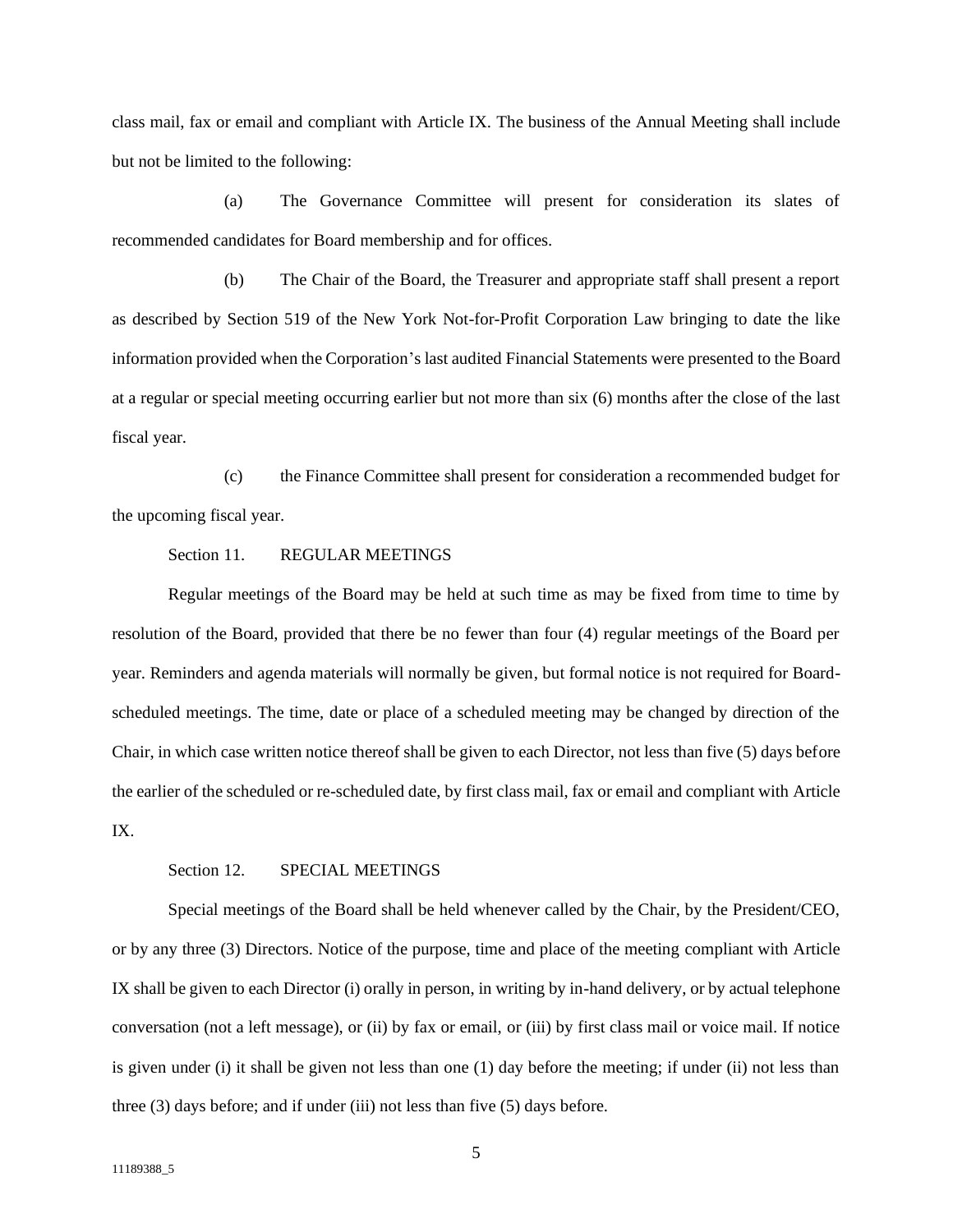### Section 13. WAIVERS OF NOTICE

<span id="page-8-0"></span>Notice of a meeting need not be given to any Director who submits to the Secretary a signed waiver of notice, whether before or after the meeting, or who attends the meeting without protesting, prior thereto or at its commencement, the lack of notice. Submission may be in person, by first class mail, or by fax or email, compliant with Article IX.

Section 14. QUORUM

<span id="page-8-1"></span>(a) A majority of the Entire Board shall constitute a quorum for the transaction of business.

(b) A majority of the directors present, whether or not a quorum is present, may adjourn any meeting to another time and place, provided that notice thereof shall be given in the manner required by Section 12 of this Article for a Special Meeting, to those Directors who were not present when the adjournment was set.

Section 15. COMPENSATION

<span id="page-8-2"></span>No Directors other than the President/CEO shall receive compensation for their services as Board members, but may be reimbursed with the approval of the Executive Committee for the expenses reasonably incurred by them in the performance of their duties.

# **ARTICLE III**

### **OFFICERS**

### <span id="page-8-3"></span>Section 1. **OFFICERS**

<span id="page-8-4"></span>The officers of the Corporation shall include a Chair, the Immediate Past Chair, a President/CEO, a Secretary, and a Treasurer, and may include one or more Vice Chairs and may include a Chair-Elect. Two or more offices may be held by the same person except for the offices of Chair and Secretary.

Section 2. ELECTION OF OFFICERS, TERMS AND QUALIFICATIONS

<span id="page-8-5"></span>The Chair, the Secretary, the Treasurer, and any Vice-Chairs shall be elected by and from the Board at the Annual Meeting of Directors in the last month of each fiscal year to take effect at the commencement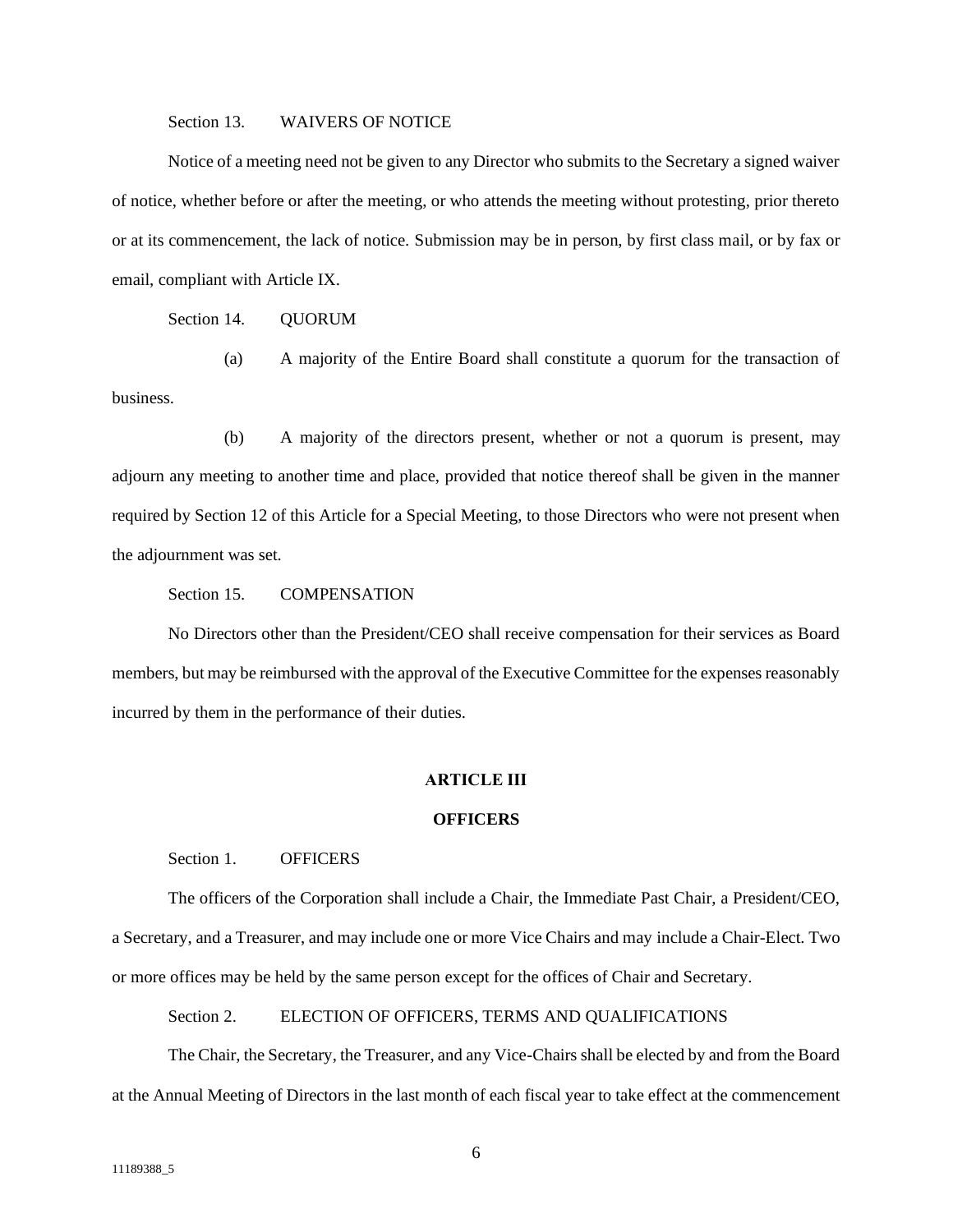of the next fiscal year. Unless a shorter term is provided in the resolution electing such officers, the term of office of each officer shall extend to the end of the next fiscal year and until his or her successor is elected and qualified. A Chair-Elect may be elected, when determined appropriate by the Board, for a term extending to the end of the fiscal year. The President/CEO shall be appointed by the Board and shall serve at the discretion of the Board. No employee of the corporation may serve as Board Chair.

# Section 3. ADDITIONAL OFFICERS

<span id="page-9-0"></span>Additional officers may be elected by the Board from among its members, for annual terms or other period and having such authority and performing such duties as the Board may from time to time determine.

# Section 4. REMOVAL OF OFFICERS

<span id="page-9-1"></span>Any officer may be removed by the Board with or without cause at any time by a vote of two-thirds (2/3) of the Entire Board provided said officer is given an opportunity to appear before the Board at or prior to the meeting at which the removal action is taken.

## Section 5. RESIGNATION

<span id="page-9-2"></span>Any officer may resign at any time by giving written notice to the Chair or to the Secretary, who shall bring it to the attention of the Board. Any such resignation shall take effect at the time specified therein or, if no time be specified, then upon delivery. Board acceptance is not necessary for effectiveness.

#### Section 6. VACANCIES

<span id="page-9-3"></span>A vacancy in any office shall be filled by the Board, unless the office is intended to be left vacant. The Governance Committee shall normally provide the Board, as soon as practicable, with the name of a candidate to fill such vacancy, although the Board may act on its own initiative in its discretion.

## Section 7. CHAIR OF THE BOARD

<span id="page-9-4"></span>The Chair of the Board shall lead the Board in providing governance and oversight of the Corporation and the advancement of its mission. The Chair shall act as ambassador for the Corporation, serve as its primary spokesperson with media and patrons, and be the primary liaison between the Board and the President/CEO. The Chair shall set agendas for Board meetings and oversee planning for the Board's annual calendar. The Chair shall preside at all meetings of the Board and the Executive Committee.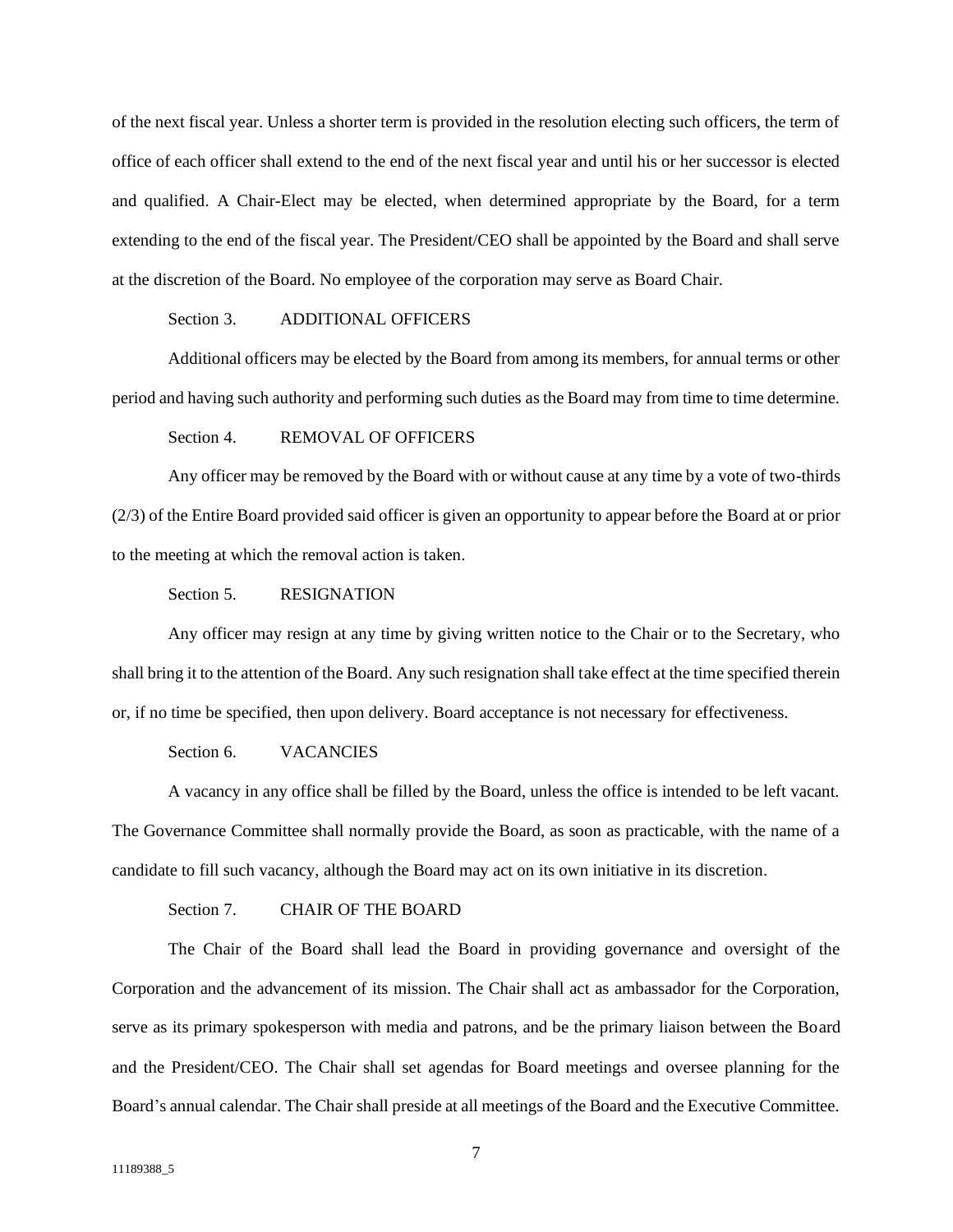The Chair shall appoint the chairs of the Committees of the Board from among the committee members, except for the Audit Committee and where otherwise provided in these By-Laws. The Chair shall appoint the chairs of the Committees of the Corporation, subject to approval of the Board, and shall consult and collaborate with the chairs of the Committees of the Corporation on appointment of their members. The Chair shall be an *ex officio* voting member of all committees except the Governance and Audit Committees, and he or she shall have the special relationship to a committee's quorum described hereafter in Section 8 of Article IV. The Chair shall annually conduct a performance evaluation of the President/CEO, including the collection of feedback from the members of the Board. The Chair shall review the results with the President/CEO and shall present a report, including a summary of the feedback, to the Executive Committee in executive session. The Chair shall have such powers and perform such other duties as are properly required by the Board.

# Section 8. VICE CHAIRS AND THE CHAIR-ELECT

<span id="page-10-0"></span>Each Vice Chair, and the Chair-Elect, shall have such powers and shall perform such other duties as may be assigned by the Board or the Chair. In the absence of the Chair from a meeting of the Board or Executive Committee, the Vice-Chair shall preside, and if there be more than one present the one theretofore designated by the absent Chair shall preside, or if no designation has been made then the one selected by a majority of the members present.

### Section 9. PRESIDENT/CEO

<span id="page-10-1"></span>The President/Chief Executive Officer shall be employed by the Corporation as the Chief Executive Officer of the Corporation, and it shall be the President/CEO's duty to manage the affairs of the Corporation subject only to the supervision of the Chair and the Board. The President/CEO shall also perform such other duties as may be assigned from time to time by the Chair or by the Board. The President/CEO shall be an *ex officio* voting member of all committees except the Governance and Audit Committees, and he or she shall have the special relationship to a committee's quorum described hereafter in Section 8 of Article IV. The term of office and other terms of employment of the President/CEO shall be subject to the approval of the Board upon recommendation of the Chair.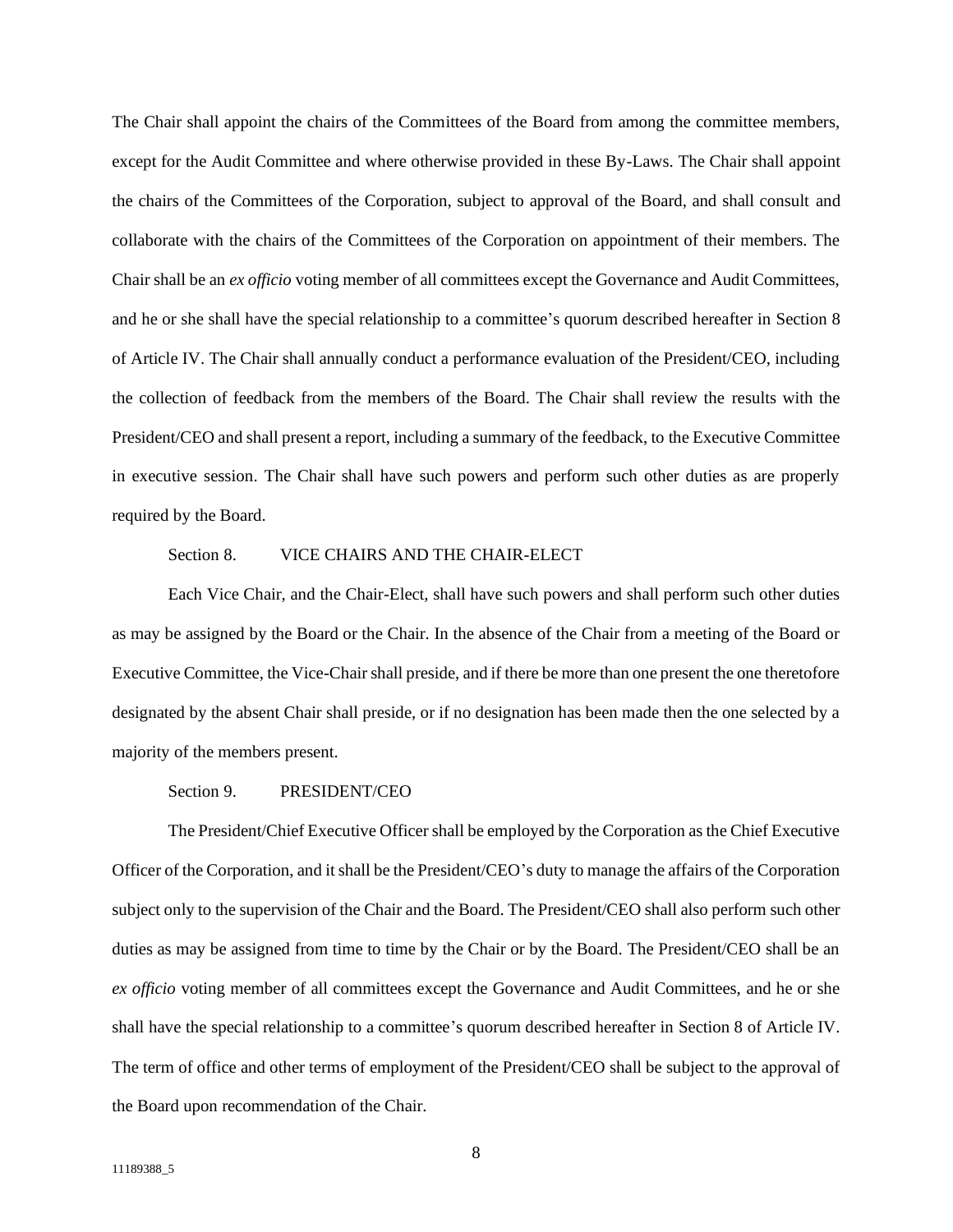### Section 10. TREASURER

<span id="page-11-0"></span>The Treasurer shall from time to time make reports to the Board and Executive Committee on the current and projected financial condition of the Corporation, make an annual report on financial condition to the Annual Meeting in the form required by law, shall cause regular books of account to be kept by the financial staff of the Corporation and shall assist in the preparation of an annual budget to be presented to the Board for approval. The Treasurer shall have full and current access to the financial books and records of the Corporation. The Treasurer shall serve as Chair of the Finance Committee and shall work with the Finance Committee, the President/CEO and the Corporation's financial officer to develop for Board consideration short and long range financial strategies in the interests of the Corporation. The Treasurer shall perform such other duties as usually pertain to the office or as are required by the Chair or by the Board.

# Section 11. SECRETARY

<span id="page-11-1"></span>It shall be the duty of the Secretary to act as Secretary at all meetings of the Board and of the Executive Committee, and to cause the minutes of all such meetings to be kept and placed in the corporate records; to also collect and place in the corporate records the minutes or other documentation of the actions of any other committee that had authority to act on behalf of the Board; to see that all notices required to be given by the Corporation are duly given and served; to be custodian of the seal of the Corporation and to affix the seal, or cause it to be affixed, to all agreements, documents and other papers requiring the same. The Secretary shall perform such other duties as usually pertain to the office of Secretary or as are required by the Chair or by the Board.

# Section 12. **IMMEDIATE PAST CHAIR**

<span id="page-11-2"></span>The Chair shall, upon completion of his or her term as Chair, become Immediate Past Chair for the duration of the elected term or terms of his or her immediate successor as Chair. The Immediate Past Chair shall have such duties as are required by the Chair and/or Board.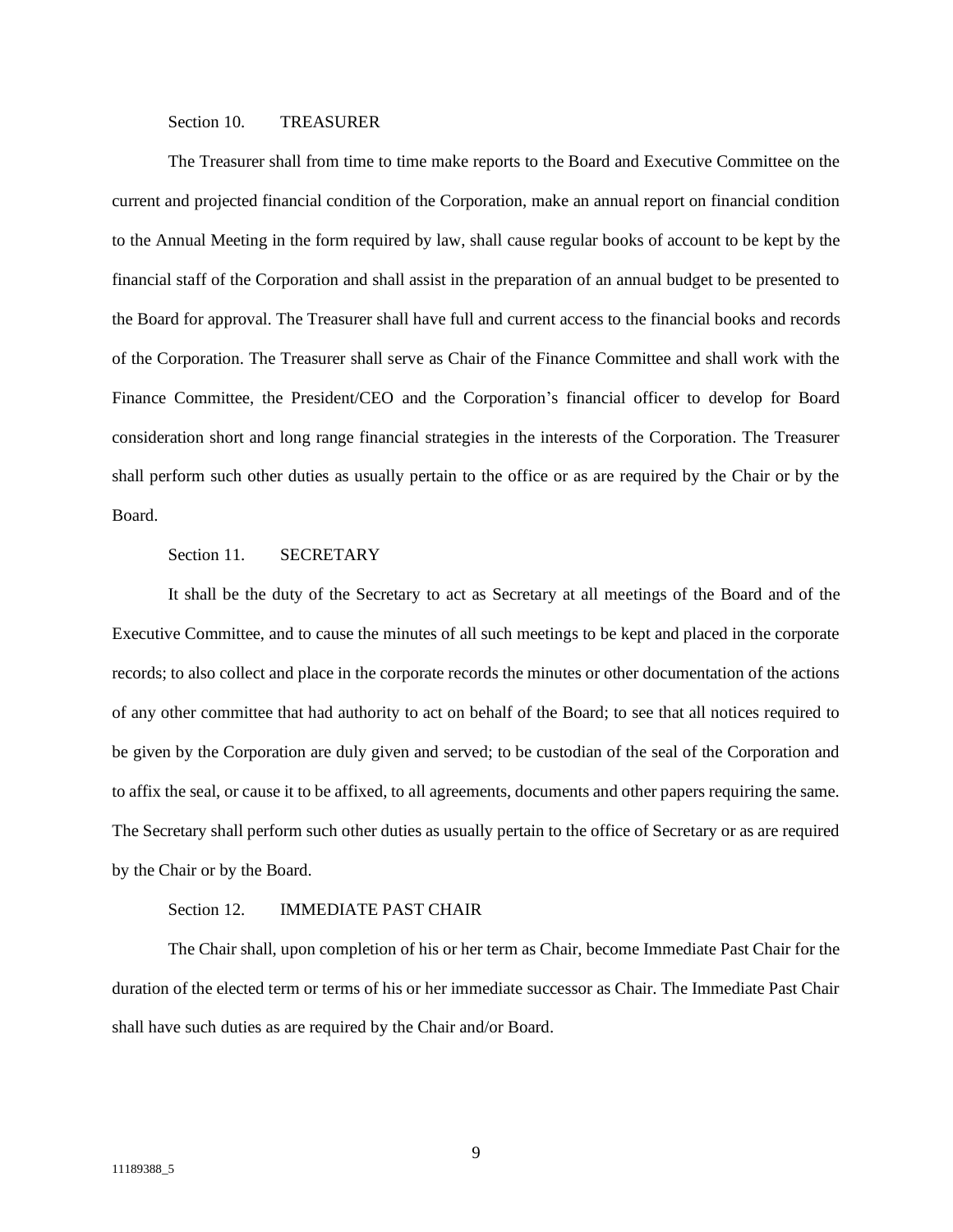## Section 13. COMPENSATION OF OFFICERS

<span id="page-12-0"></span>Determination of the compensation of officers is a Related Party Transaction under New York law requiring special processing under the Corporation's Conflict of Interest Policy. In the case of the President/CEO the matter shall be determined by the Board itself, requiring only a normal vote, and for all other compensated officers by the Executive Committee.

### **ARTICLE IV**

### **COMMITTEES**

### <span id="page-12-1"></span>Section 1. COMMITTEES OF THE BOARD

<span id="page-12-2"></span>These by-laws, or the Board by resolution or charter, may create Committees of the Board, each consisting of three or more Directors. The Board shall appoint the members of each such Committee of the Board, except that in the case of the Executive Committee the appointment shall be made by a majority of the Entire board, provided that if the Entire Board has thirty (30) members or more, the appointment shall be made by at least three-quarters of the Directors present at the time of the vote, if a quorum is present at that time. The by-laws may provide that Directors who are the holders of certain positions in the corporation shall be ex-officio members of specific committees. Each committee of the Board shall have the authority of the board to the extent provided in a by-law, Board resolution or charter, except that no committee of any kind shall have authority as to the following matters:

(a) The filling of vacancies in the Board of directors or in any committee.

(b) The fixing of compensation of the Directors for serving on the board or on any

committee.

(c) The amendment or repeal of the by-laws or the adoption of new by-laws.

(d) The taking of any action which by law requires the affirmative vote of a majority or other specified portion of the Entire Board.

(e) The amendment or repeal of any resolution of the Board which by its terms shall not be so amendable or repealable.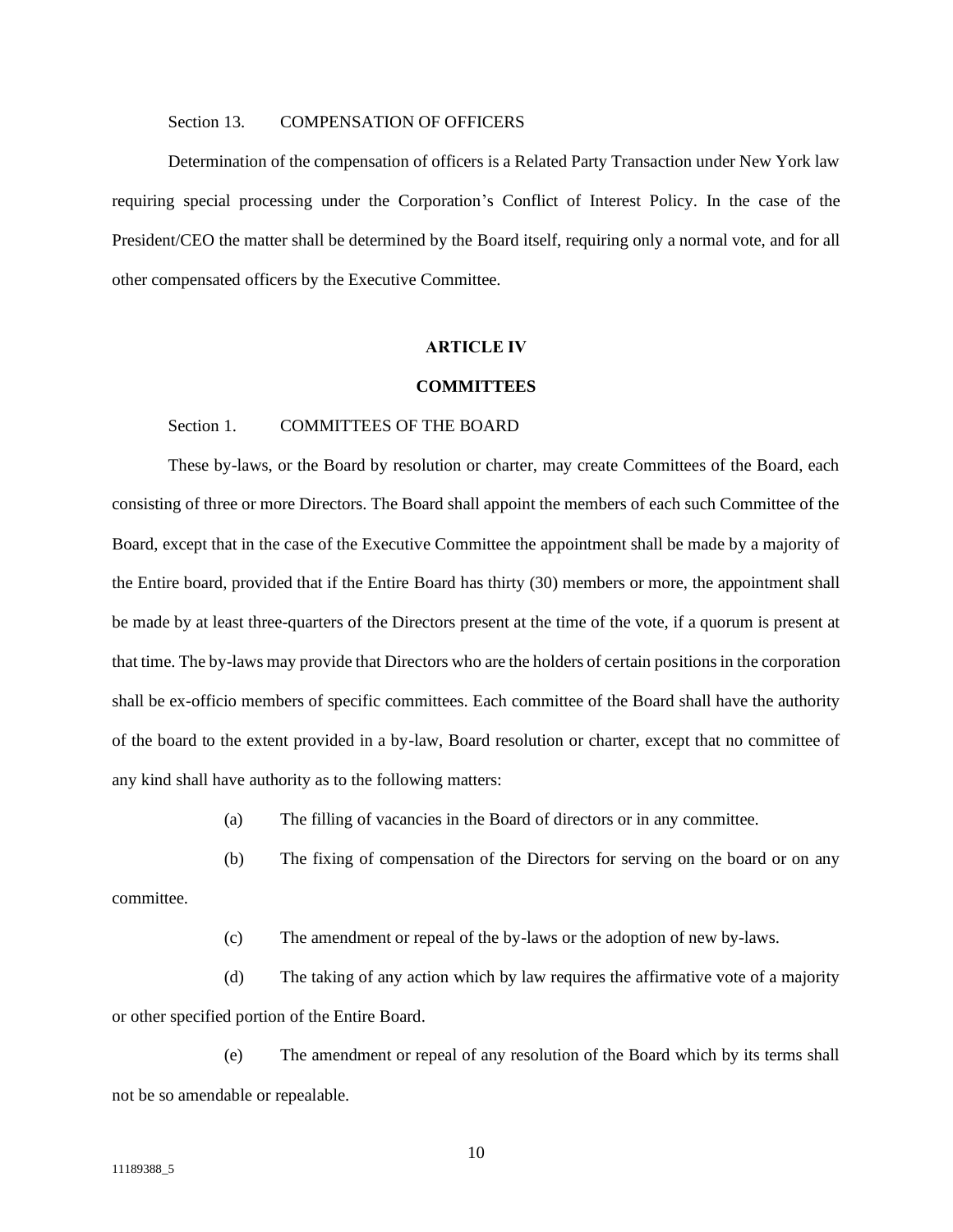- (f) The election or removal of officers and Directors.
- (g) The approval of a merger or plan of dissolution.
- (h) The approval of amendments to the Certificate of Incorporation.

# Section 2. EXECUTIVE COMMITTEE

<span id="page-13-0"></span>There shall be an Executive Committee as a Committee of the Board, the members of which shall consist of the Officers of the Corporation serving from time to time under Article III, the chairs (or cochairs, if applicable) and vice chairs of the Governance, Audit, Finance, Education and Outreach, Development, Patron Services and Marketing, and Volunteer Engagement Committees; and one other member of the Board which the Chair may nominate in collaboration with the President/CEO and who shall be appointed in the manner prescribed in Section 1 of this Article. The Chair, or if absent the proper Vice-Chair, or if none is present then another member of the Executive Committee designated by the Chair, shall chair the Executive Committee. When the Board is not in session, the Executive Committee shall have charge of the activities of the Corporation and direct supervision over all its affairs and operations and shall have all the power and authority of the Board except as is otherwise provided in Section 1. Any reference in these By-laws to the Board shall include the Executive Committee, unless it is expressly otherwise provided, or unless the context clearly indicates the contrary. Any action taken by the Executive Committee shall be reported to the Board at its next meeting, and the minutes of the Executive Committee shall be furnished to the Board as soon as practicable.

# Section 3. AUDIT COMMITTEE

<span id="page-13-1"></span>There shall be an Audit Committee as a Committee of the Board, consisting of three (3) or more Directors who satisfy the statutory requirements for independence, appointed in the manner prescribed in Section 1 of this Article, generally at the Annual Meeting but in any case timed for service in connection with the audit of the financial statements of the Corporation to be performed during their term of service, with their service continuing through the reporting to the Board of the financial statements when available, and until their successors are elected. The chair (or co-chairs if applicable) and vice chair, if any, of the Audit Committee shall be designated by the Board. At least one member of the Audit Committee shall have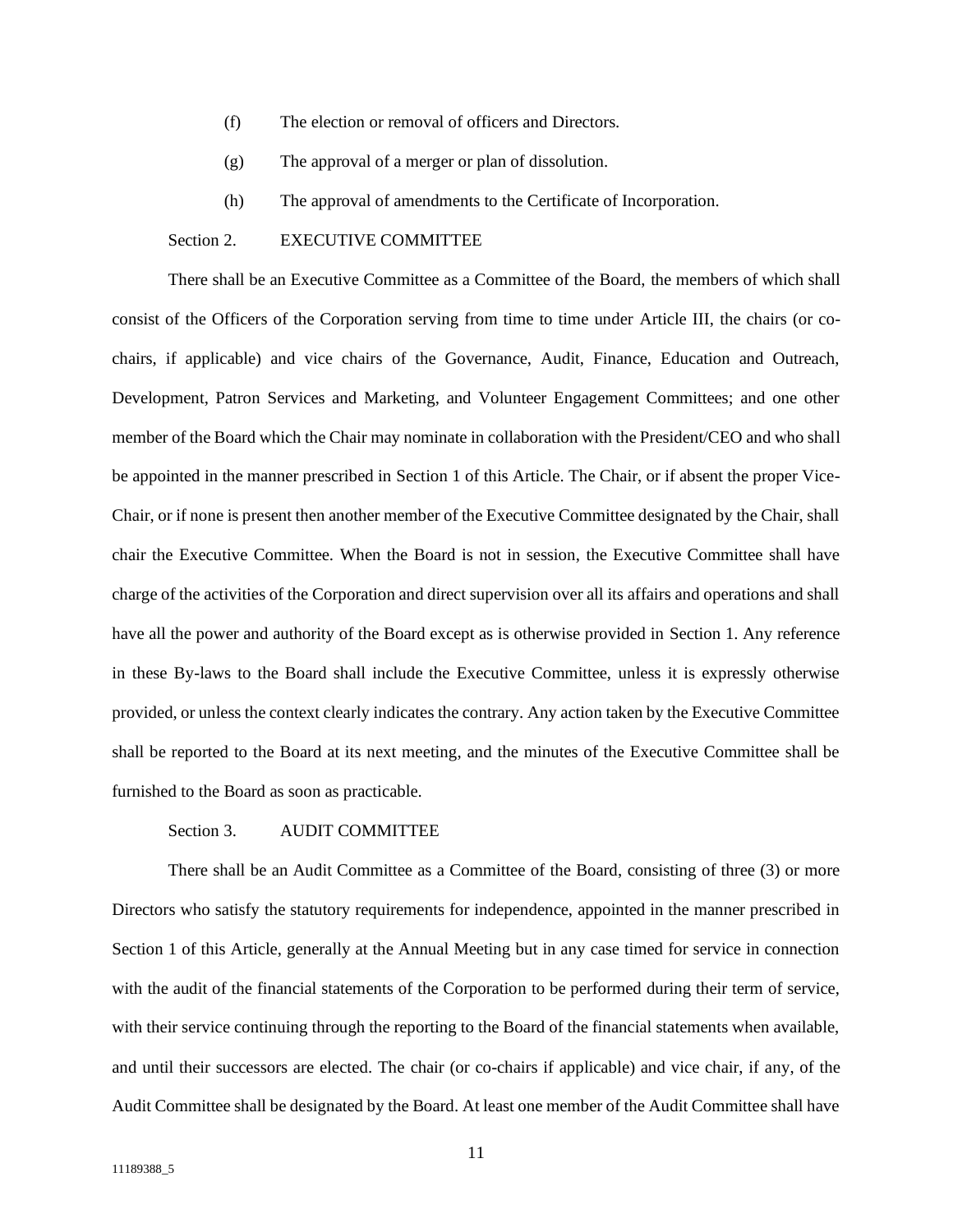significant experience with financial reporting and accounting or significant previous service on audit committees. The Committee shall perform the functions required by the Audit Oversight provisions of New York law and shall keep minutes and report on its activities to the Board.

# Section 4. COMMITTEES OF THE CORPORATION

<span id="page-14-0"></span>The following shall be Committees of the Corporation: Governance, Finance, Education and Outreach, Development, and Patron Services and Marketing. Other such committees may be created by the Board by amendment of this By-Law or by adoption of a charter. The charter of each such committee shall be determined by the Board. The chair (or co-chairs if applicable) and vice chair, if any, of each committee shall be appointed annually from among the members of the Board by the Board Chair subject to approval of the Board, except the chair of the Finance Committee who shall be the Treasurer of the Corporation. Committee members may but need not be Board members, and, except for the Governance Committee, members of these committees other than the chair (or co-chairs if applicable) and vice chair, if any, shall be appointed by the chair (or co-chairs if applicable) of the committee in consultation and collaboration with the Board Chair.

#### Section 5. GOVERNANCE COMMITTEE

<span id="page-14-1"></span>The Governance Committee shall consist of no fewer than five (5) members appointed each year by the Board Chair, acting with the advice and approval of the Board. The Committee Chair, the Vice Chair and at least two (2) other members of the Governance Committee shall be members of the Board, one member shall be a member of the Orchestra designated by the Orchestra, and one member shall be a member of the Honorary Board. The Committee shall present nominations to be voted on by the Board at meetings of the Board. The Committee shall also prepare a slate of Corporation and Honorary Board officer candidates to be voted on by the Board, annually, at their last scheduled meeting of each fiscal year to serve for the following fiscal year. When considered appropriate to facilitate a transition in leadership, the Committee may propose a Chair-Elect to be voted on by the Board at any meeting within the fiscal year. The Committee shall from time to time present the Board with nominees for filling Board or officer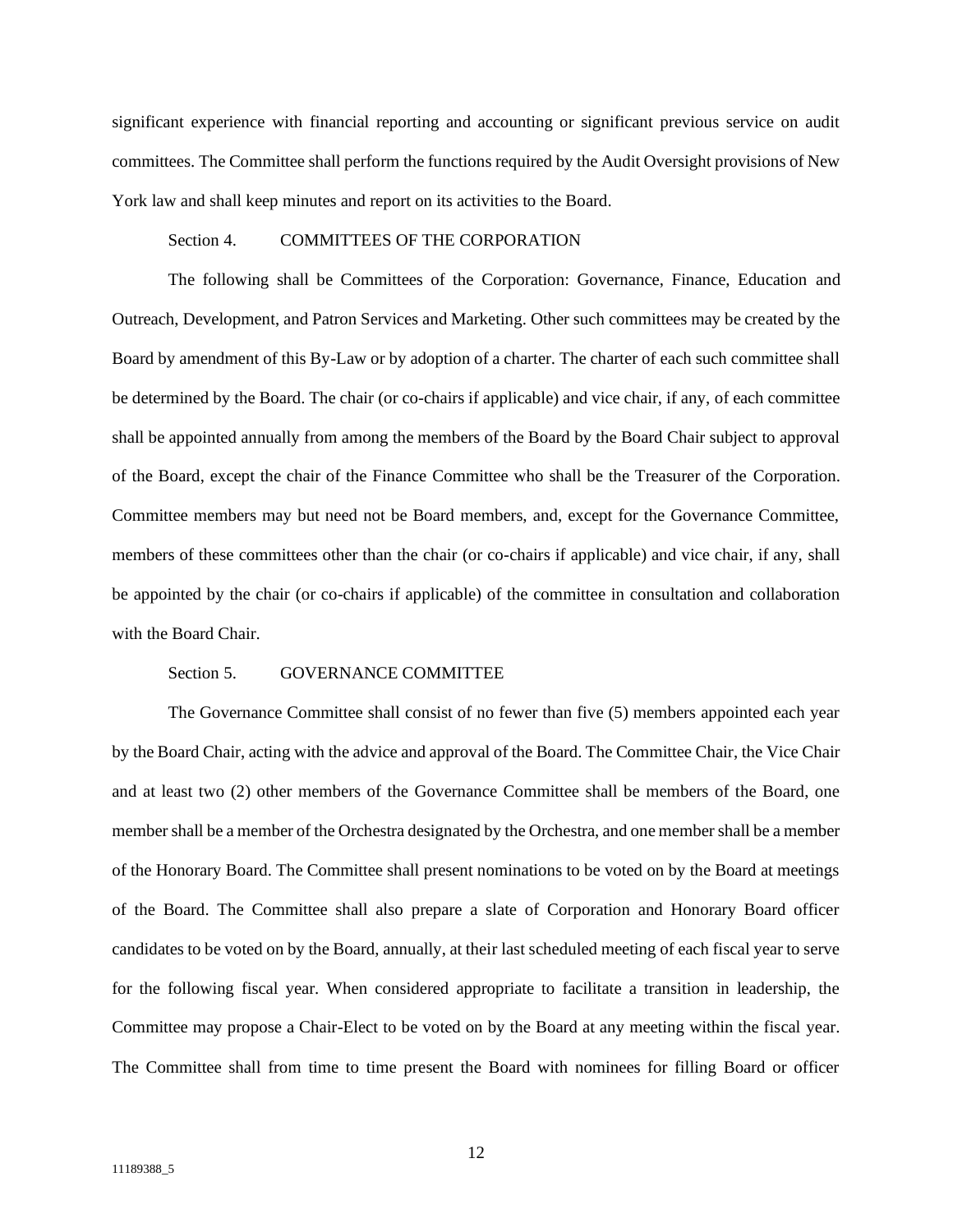vacancies or for election to the Honorary Board. The Governance Committee shall also be responsible for conducting an annual review of Board performance, policies and these By-laws.

### Section 6. POWERS OF COMMITTEES OF THE CORPORATION

<span id="page-15-0"></span>Each Committee of the Corporation shall have only such authority as is provided by the Board in its designating By-Law or charter, and in no case shall have any authority to bind the Board nor any authority denied it by Section 1 of this Article IV. The vice chair of each Committee shall have such similar responsibilities as related to the chair of the Committee as set forth in Section 8 of Article III.

## Section 7. MEETINGS AND NOTICE

<span id="page-15-1"></span>Meetings of committees shall be held at such time and place as shall be fixed by the Chair of the Board, the President/CEO, the chair (or co-chairs if applicable) of the committee or by vote of a majority of all members of the committee. Reminders and agenda materials will normally be given, but formal notice is not required for meetings scheduled as above and published or otherwise made known to the members. The time, date or place of a scheduled meeting may be changed by a person who could have called the meeting. Notice of a change in a scheduled committee meeting, or notice of a new committee meeting, shall comply with Article IX and shall be timely provided consistent with a time period and method stated in Article II, Section 12.

### Section 8. OUORUM AND MANNER OF ACTING

<span id="page-15-2"></span>Unless otherwise provided by a committee charter or resolution of the Board, a majority of all of the voting members of a committee shall constitute a quorum for the transaction of business, provided, however, that in consideration of the possibility that the Chair or the President/CEO shall not in fact have time to attend all meetings of all committees, each of those persons will be counted as a voting member of a committee for determining its quorum when present, and will be disregarded for the purpose when absent. Any action to be taken by a committee means action at a meeting, and the provisions of Section 8 of Article II shall apply equally to a committee. Except as otherwise provided herein, the vote of a majority of the committee members present at the time of the vote, if a quorum is present at that time, shall be the act of the committee, except, however, that where the committee consists of five (5) or fewer voting members the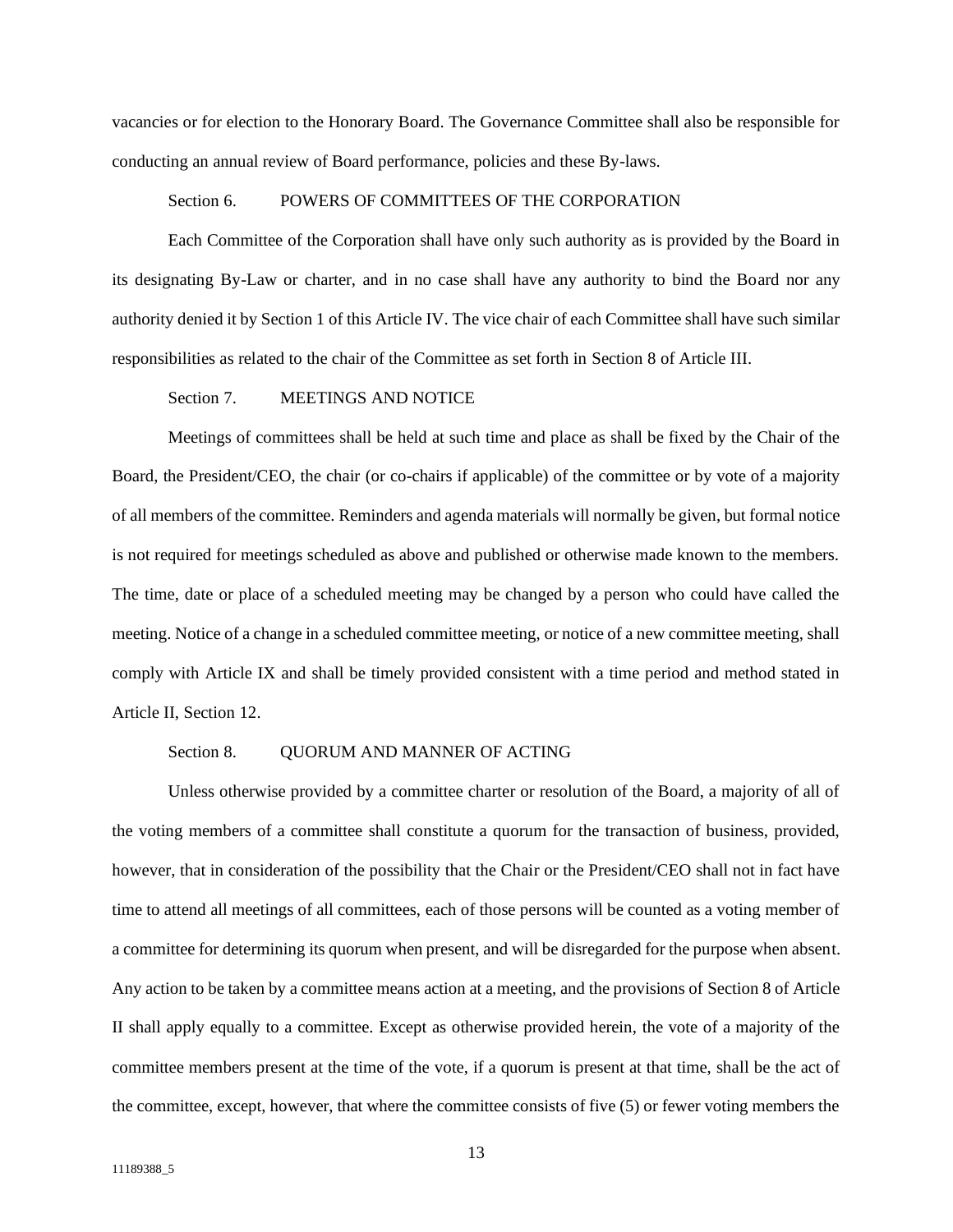vote of a majority of all of the voting members of the committee shall be the act of the committee. The procedures and manner of acting of the Executive Committee and other committees of the Board shall be subject at all times to the directions and oversight of the Board.

## **ARTICLE V**

### **HONORARY BOARD**

## <span id="page-16-0"></span>Section 1. PURPOSE

<span id="page-16-1"></span>There shall be an Honorary Board, the purpose of which is to recognize, and to retain the active continuing involvement of, persons who have established a record of unusual or outstanding service or contribution to the Corporation, and whose leadership in cultural life and high qualities of character and personal reputation bring honor to the Corporation. The members shall be invited to attend all regular and special meetings of the Board of the Corporation, but except for their chair shall not be entitled to vote at such meetings. The Board of the Corporation shall be at liberty to call upon the members of the Honorary Board, either individually or as a board, for such advice, counsel or assistance as it may deem appropriate.

#### Section 2. MEMBERSHIP

<span id="page-16-2"></span>Individuals to be considered for membership on the Honorary Board shall be proposed by the Governance Committee, in collaboration with the Honorary Board leadership and after performing a confidential request to the members of the Board of the Corporation for input and recommendations, and shall be voted upon by that Board at any regular meeting. Membership shall be for an indefinite term conditioned, however, on continued service and support of the Corporation. A member is entitled to resign at any time.

## Section 3. OFFICERS, TERMS, GOVERNANCE

<span id="page-16-3"></span>The Honorary Board shall have a chair (or co-chairs if applicable) and may have one or more vicechairs. Officers shall be selected from among the members of the Honorary Board and shall be nominated by the Governance Committee and elected by the Board at the time, in the manner, for a term, and subject to the same provisions as apply to officers of the Corporation as set out in Article III of these By-Laws. The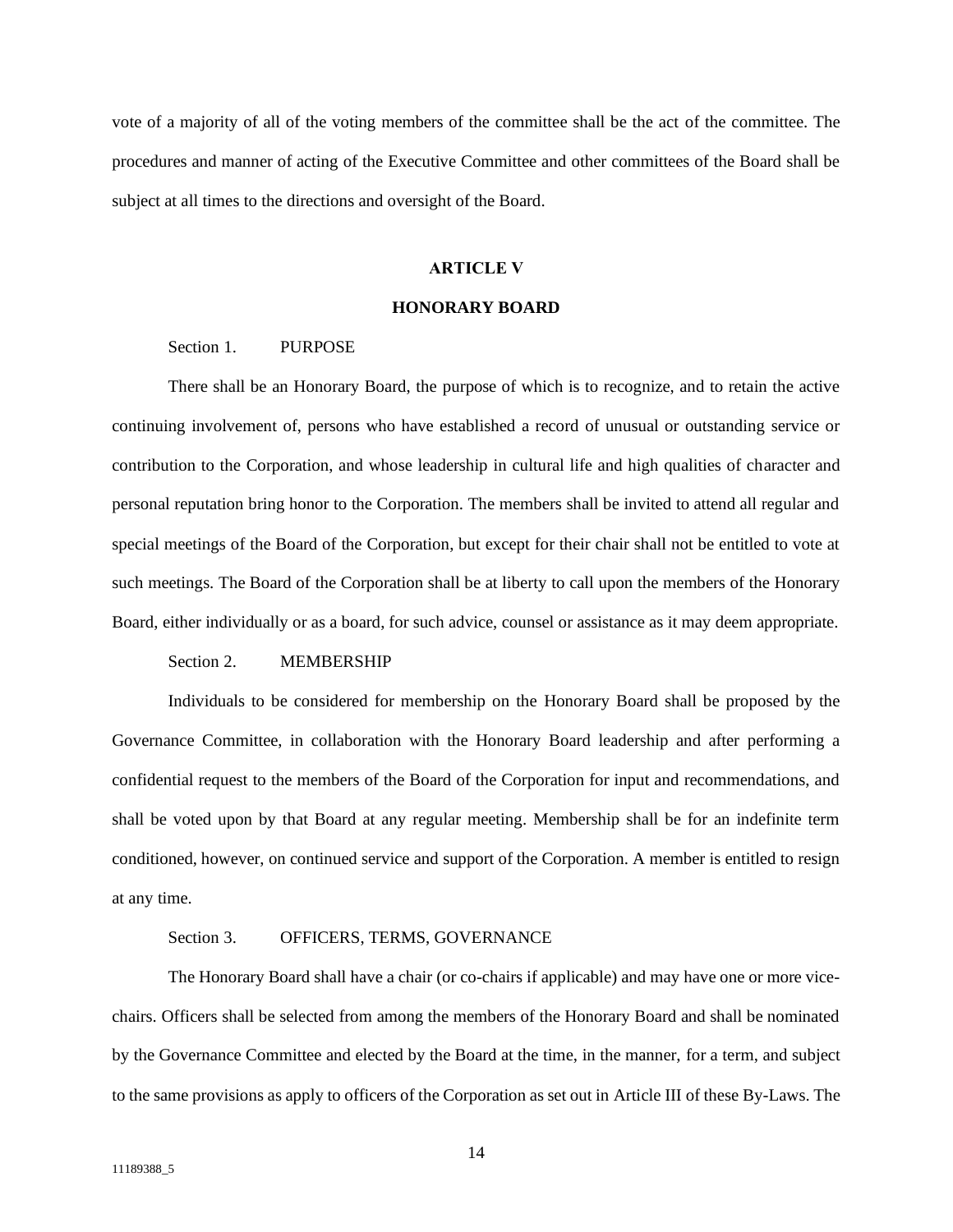normal service of the chair (or co-chairs if applicable) shall be three successive one-year terms. The Honorary Board may adopt by-laws for its governance, subject to revision by the Board of the Corporation.

#### **ARTICLE VI**

## **BOARD OF THE ROCHESTER PHILHARMONIC YOUTH ORCHESTRA**

# <span id="page-17-0"></span>Section 1. PURPOSE AND POWERS OF THE BOARD

<span id="page-17-1"></span>There shall be a board of directors of the Rochester Philharmonic Youth Orchestra ("RPYO") the purpose of which shall be to support the formal statement of goals of the RPYO by providing supervisory oversight and final approval of all RPYO activities. The RPYO board's goals are that each young musician is provided with the finest musical experience possible and that the level of performance of the ensemble reaches its greatest potential. The RPYO board shall have final powers in all areas excepting that the RPYO budget shall require a vote of approval by the Corporation's Board.

### Section 2. MEMBERSHIP; ORGANIZATION

<span id="page-17-2"></span>The chair (or co-chairs if applicable) of the board of the RPYO shall be the person who is serving from time to time as the chair (or co-chairs if applicable) of the Corporation's Committee on Education and Outreach. The RPYO By-laws may provide rules for the further membership of the board, nomination, terms, conduct of its business, detailed responsibilities, goals of the RPYO, rules for its youth membership, committees, advisory boards, housekeeping and all other matters of organization or operation, and may provide for indemnification and insurance by the Corporation.

#### Section 3. RPYO BY-LAW AMENDMENTS

<span id="page-17-3"></span>Amendments to the RPYO by-laws may be made if written notification of the proposed amendment is given to each RPYO board member not less than one week in advance of any meeting. Discussion shall occur at the meeting and a vote on the amendment will occur at the following meeting. If approved by the RPYO board, such amendment will become effective upon approval by the Corporation's Board.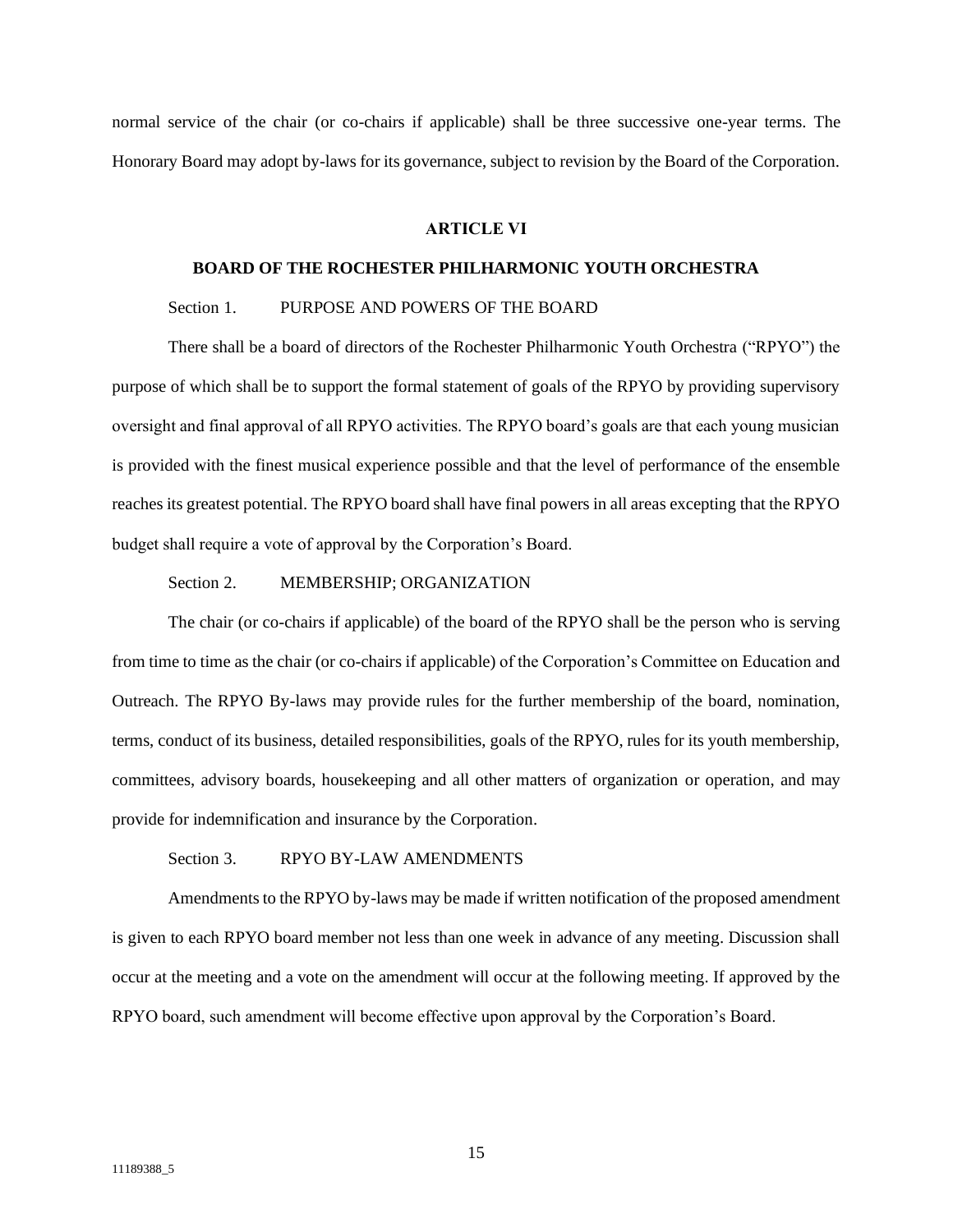#### **ARTICLE VII**

#### **ROCHESTER PHILHARMONIC LEAGUE**

### Section 1. PURPOSE AND POWERS

<span id="page-18-1"></span><span id="page-18-0"></span>There shall be an advisory council of the Rochester Philharmonic League ("RPL") the purpose of which shall be to support the Corporation by providing oversight, and volunteer deployment in support of the RPL activities in meeting its goals. The RPL's goals are to provide support for educational and community outreach programs of the Corporation, foster the advancement of musical talent of our youth, and maintain a vibrant volunteer core to support all Corporation activities. The RPL shall have the powers provided to it by the Corporation's Board. Notwithstanding anything in these By-laws to the contrary, the activities of the RPL shall be administered by the Corporation's staff designated by the President and CEO, as necessary to accomplish such activities, with the advice of the advisory council.

# Section 2. MEMBERSHIP; ORGANIZATION

<span id="page-18-2"></span>The RPL may adopt governing documents, subject to approval by the Corporation's Board, that may provide rules for the further membership of the RPL, terms of membership, conduct of its business, detailed responsibilities, goals of the RPL, committees, housekeeping and all other matters of organization or operation, and may provide for indemnification and insurance by the Corporation. The chair of the council of the RPL shall be selected by the membership and shall serve as an *ex officio* member of the Corporation's Board and shall serve as a member of the Committee on Education and Outreach.

## Section 3. GOVERNING DOCUMENT AMENDMENTS

<span id="page-18-3"></span>Amendments to the RPL governing documents may be made if written notification of the proposed amendment is given to each RPL member not less than one week in advance of any meeting. Discussion shall occur at the meeting and a vote on the amendment will occur at the following meeting. If approved by the RPL, such amendment will become effective upon approval by the Corporation's Board.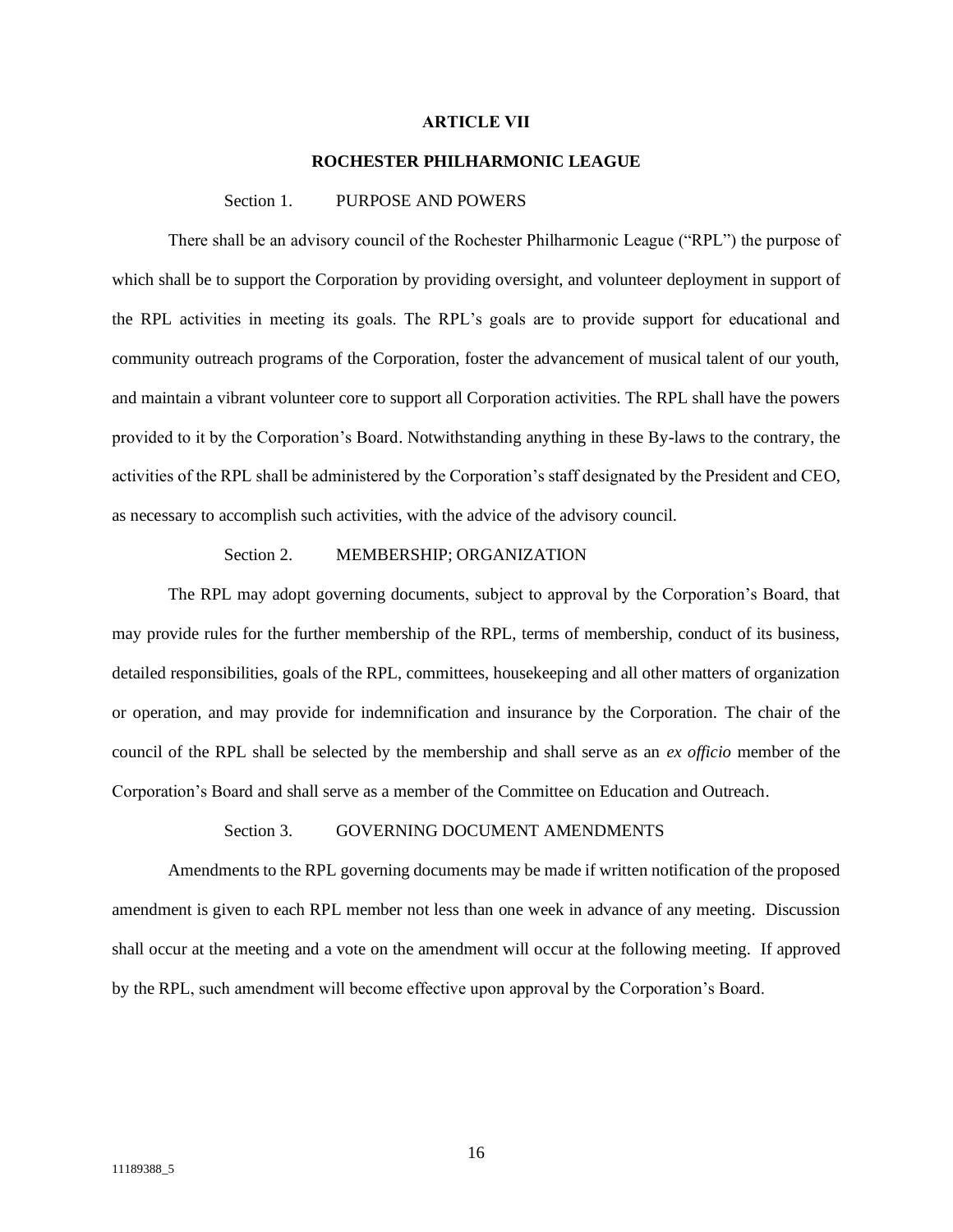#### **ARTICLE VIII**

#### **CONFLICTS OF INTEREST AND OTHER POLICIES**

<span id="page-19-0"></span>The Board shall adopt by resolution, and keep current by at least annual review, policies addressing Conflicts of Interest, Related Party Transactions, and Whistleblower Protection in compliance with New York mandates, and may from time to time adopt such other rules, regulations, policies and procedures as it may deem necessary and appropriate to the operation and governance of the Corporation.

## **ARTICLE IX**

#### **NOTICE AND OTHER COMMUNICATIONS**

# <span id="page-19-1"></span>Section 1. NOTICE: EFFECTIVE DATE OF DELIVERY

<span id="page-19-2"></span>(a) Mail: If mailed, notice is given when deposited in the United States mail, with postage thereon prepaid, directed to the addressee at his or her address as it appears on the Corporation's list of Directors, or of committee members, as the case may be, or, if the addressee shall have filed with the Secretary a request that notices be mailed to some other address, then to such address.

(b) Fax or email: If sent by facsimile telecommunication or mailed electronically, notice is given when directed to the addressee at his or her fax number or email address as it appears on the Corporation's list of Directors, or of committee members, as the case may be; except, however, such notice shall not be deemed to have been given if (1) the Corporation is unable to deliver two consecutive notices to the addressee by fax or email, or (2) the Corporation otherwise becomes aware that notice cannot be delivered to the address by such method. An affidavit of the Secretary or other person giving the notice that the notice has been given shall, in the absence of fraud, be prima facie evidence of the facts therein stated.

## Section 2. COMMUNICATIONS TO THE CORPORATION

<span id="page-19-3"></span>(a) If Directors or officers are required or allowed to deliver a date-sensitive communication to the Secretary of other officer of the Corporation (e.g., Waiver, Consent, Demand, Notice of Resignation) the item shall: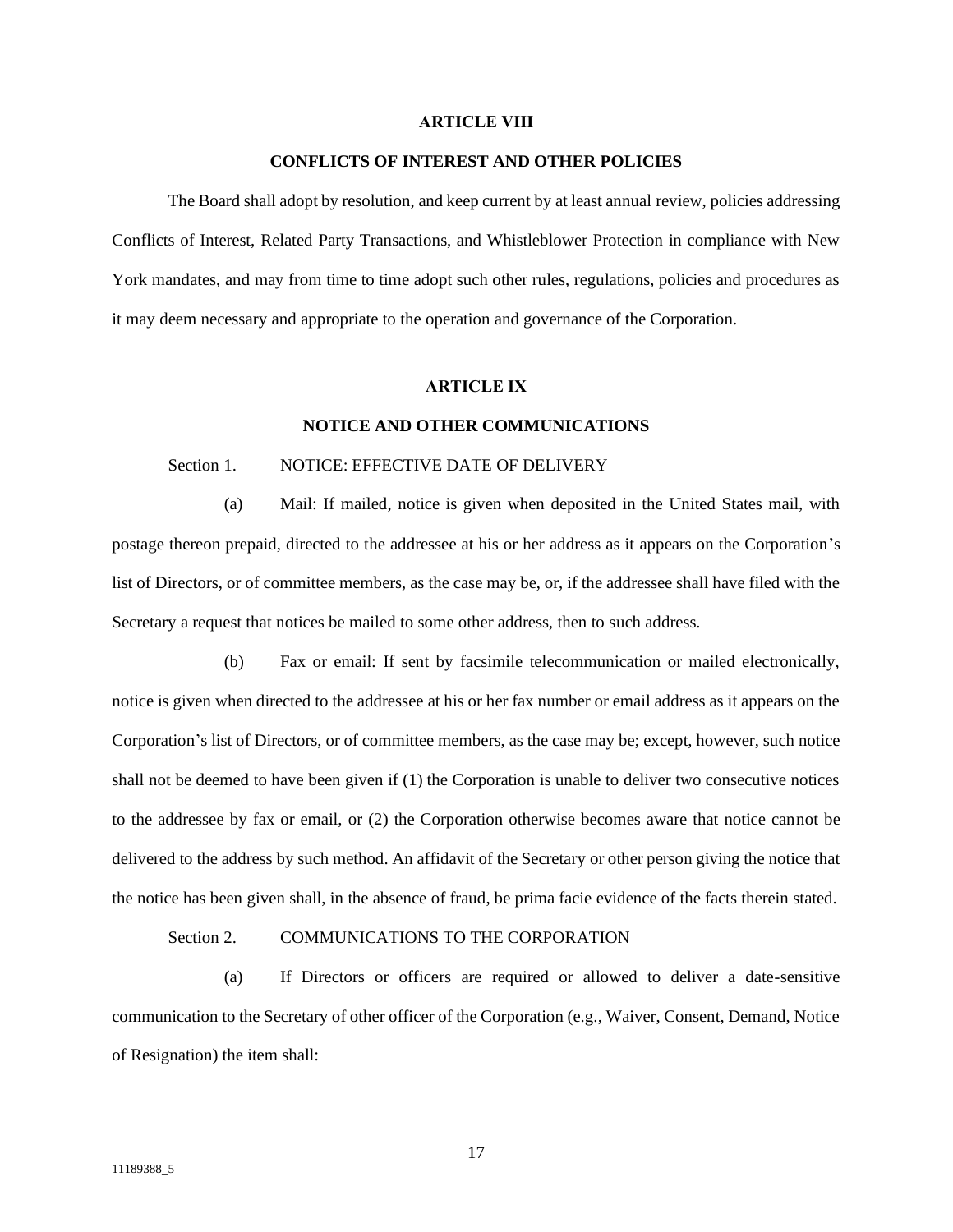(i) if delivered in person or by first class mail or by fax, be in writing, dated and signed by or showing the signature of the individual, and shall set forth legibly the signer's name and address; and.

(ii) if it is sent by email it shall also add any further information necessary to assure the recipient that the transmission was made or authorized by the sender.

(b) The addressee officer's mail and email address or fax number may be secured by calling the corporate office.

(c) The item is deemed delivered as specified for giving notice in (a) and (b) of Section 1 above, depending on manner of delivery.

## **ARTICLE X**

# **FINANCE AND CONTRACTS**

<span id="page-20-0"></span>Section 1. FISCAL YEAR

<span id="page-20-1"></span>The fiscal year of the Corporation shall commence on July 1 in each calendar year and end on June 30 of the following year unless otherwise authorized by the Board.

Section 2. LOANS

<span id="page-20-2"></span>No loans shall be contracted on behalf of the Corporation unless specifically authorized by the Board.

Section 3. CHECKS, DRAFTS, ETC.

<span id="page-20-3"></span>All checks, drafts and other orders for the payment of money out of the funds of the Corporation, and all notes or other evidences of indebtedness of the Corporation, shall be signed on behalf of the Corporation in such manner as shall from time to time be determined by resolution of the Board.

Section 4. **DEPOSITS** 

<span id="page-20-4"></span>All funds and/or securities of the Corporation shall be promptly deposited to the credit of the Corporation in such banks, trust companies, or other depositories as the Board may select.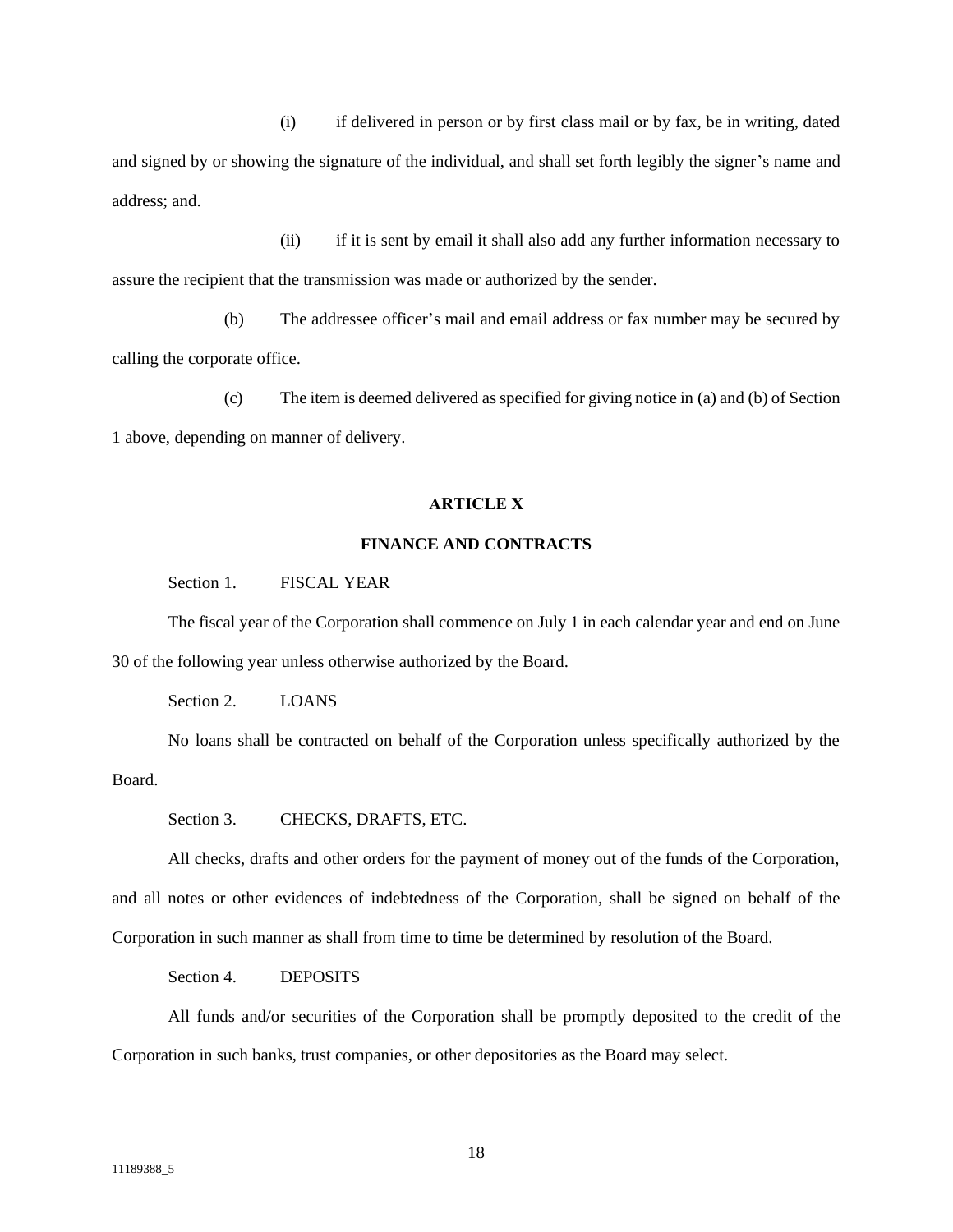## Section 5. EXECUTION OF CONTRACTS AND OTHER INSTRUMENTS

<span id="page-21-0"></span>The Board, except as in these By-Laws otherwise provided, may by resolution authorize any officer or officers, agent or agents, in the name of and on behalf of the Corporation to enter into any contract or execute and deliver any instrument, and such authority may be general or confined to specific instances; but, unless so authorized by the Board, or expressly authorized by these By-Laws, no officer, agent or employee shall have any power or authority to bind the Corporation by any contract or engagement or to pledge its credit or to render it liable pecuniarily in any amount for any purpose.

Section 6. ASSIGNMENT AND TRANSFER OF SECURITIES

<span id="page-21-1"></span>The Board, except as in these By-Laws otherwise provided, may by resolution authorize any officer or employee, in the name of and on behalf of the Corporation to assign or to endorse for transfer, under the corporate seal or otherwise, and to deliver, any stock, bonds, subscription rights, or other securities, or any beneficial interest therein, held or owned by the Corporation.

### **ARTICLE XI**

### **GENERAL**

# <span id="page-21-2"></span>Section 1. COMMITMENT OF THE CORPORATION

<span id="page-21-3"></span>It is the policy of the Board to ensure that the Corporation is serving the entire Greater Rochester community as a culturally astute, engaged and anti-racist civic organization that is committed to modeling and strengthening the values of equity, diversity and inclusion.

Section 2. FORM OF SEAL

<span id="page-21-4"></span>The seal of the Corporation shall be circular in form with the words "Rochester Philharmonic Orchestra, Inc." in the outer circle and "Incorporated 1930" in the inner circle.

Section 3. CONDUCT OF MEETINGS

<span id="page-21-5"></span>Except as provided in the Certificate of Incorporation or these By-Laws, all meetings of the Board and its committees, and of members, boards and committees of the Corporation's affiliated associations subject to these By-Laws, shall be conducted in accordance with *Robert's Rules of Order–Revised*;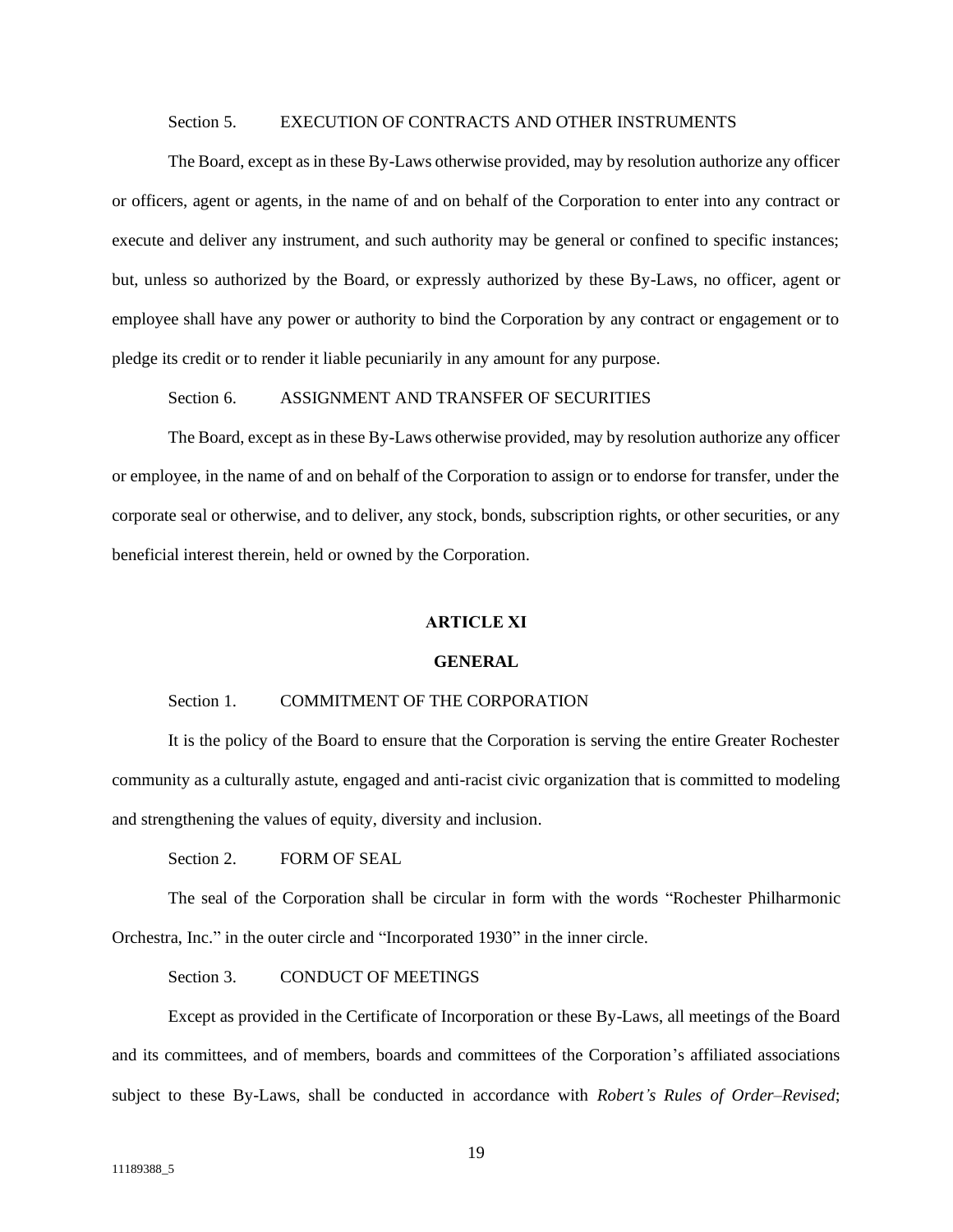provided, however, that no action taken by such an entity without full observance of such rules shall be invalid for that reason alone if no objection to the nonconformity is made during such meeting.

### Section 4. GENDER AND NUMBER

<span id="page-22-0"></span>All pronouns and any variations thereof shall be deemed to refer to the masculine, feminine, singular or plural as the identity of the person or persons may require.

# Section 5. **HEADINGS**

<span id="page-22-1"></span>Article and section titles and captions contained in these By-Laws are inserted only as a convenience and for reference, and in no way define, limit or extend the intent of any provision hereof.

# Section 6. DEFINITIONS

<span id="page-22-2"></span>(a) Corporation: The term Corporation for the purpose of these By-laws shall mean the Rochester Philharmonic Orchestra Inc., including in proper contexts its unincorporated and affiliated associations.

(b) Orchestra: The term Orchestra for the purposes of these By-laws shall mean the collective musicians of the ensemble known as the Rochester Philharmonic Orchestra, and shall not mean the Corporation of similar name.

(c) Nomenclature: For the purpose of these By-laws, Chair, Vice Chair, President, Secretary and Treasurer, with capital first letter, shall mean officers of the Corporation. Officers of committees or affiliated groups are written in lower case letters.

### **ARTICLE XII**

# **INDEMNIFICATION AND INSURANCE**

## <span id="page-22-3"></span>Section 1. AUTHORIZED INDEMNIFICATION

<span id="page-22-4"></span>Unless clearly prohibited by law or Section 2 of this Article, the Corporation shall indemnify any person ("Indemnified Person") made, or threatened to be made, a party in any action or proceeding, whether civil, criminal, administrative, investigative or otherwise, including any action by or in the right of the Corporation, by reason of the fact that he or she (or his or her testator or intestate), whether before or after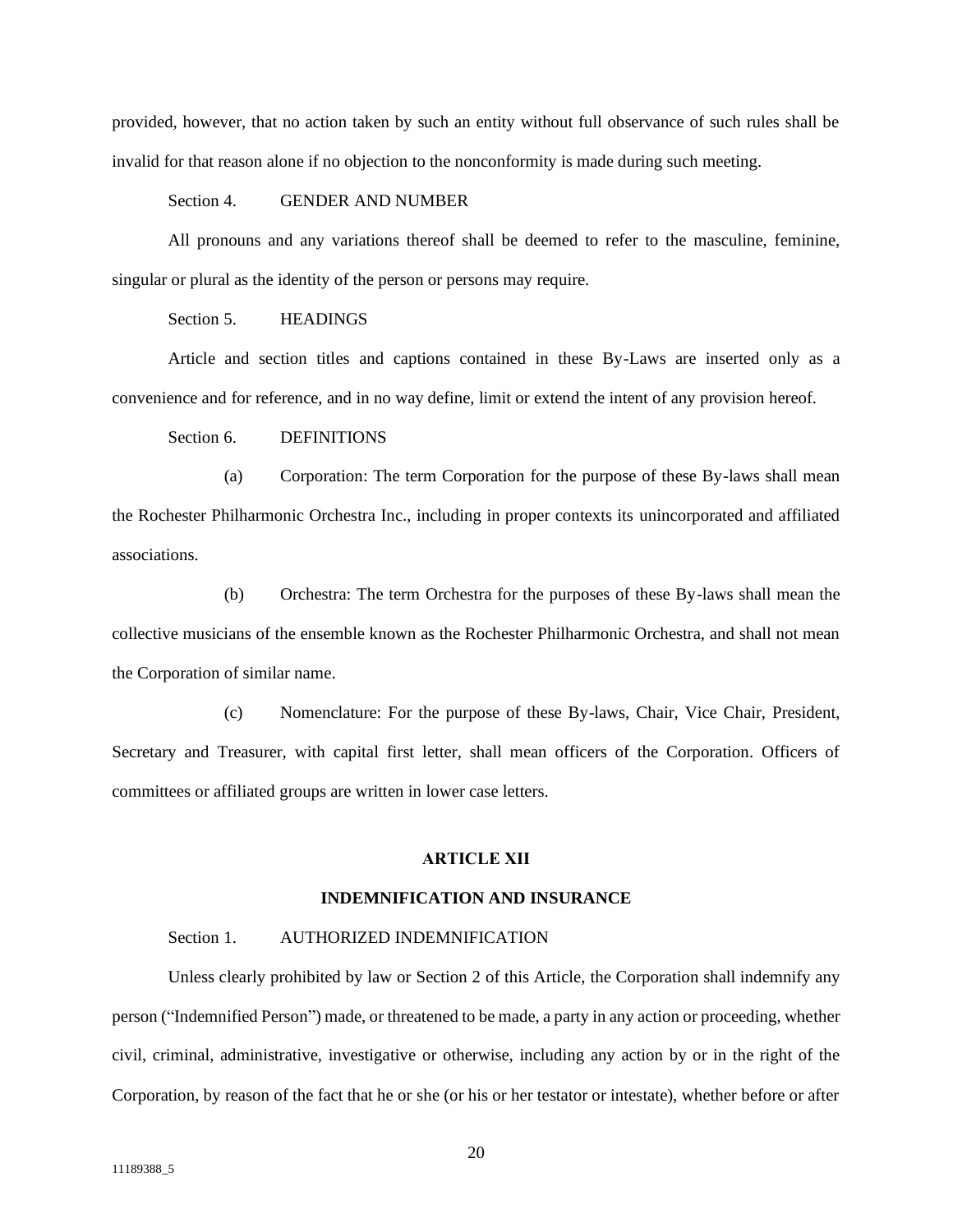adoption of this Section, (a) is or was a Director or officer of the Corporation, or (b) in addition is serving or served, in any capacity, at the request of the Corporation, as a Director or officer of any other corporation, or any partnership, joint venture, trust, employee benefit plan or other enterprise. The indemnification shall be against all judgments, fines, penalties, amounts paid in settlement (provided the Corporation shall have consented to such settlement) and reasonable expenses, including attorneys' fees and costs of investigation, incurred by an Indemnified Person with respect to any such threatened or actual action or proceeding, and any appeal thereof.

## Section 2. PROHIBITED INDEMNIFICATION

<span id="page-23-0"></span>The Corporation shall not indemnify any person if a judgment or other final adjudication adverse to the Indemnified Person (or to the person whose actions are the basis for the action or proceeding) establishes, or the Board in good faith determines, that such person's acts were committed in bad faith or were the result of active and deliberate dishonesty and were material to the cause of action so adjudicated or that he or she personally gained in fact a financial profit or other advantage to which he or she was not legally entitled.

#### Section 3. ADVANCEMENT OF EXPENSES

<span id="page-23-1"></span>Unless clearly prohibited by law or Section 2 of this Article, the Board may approve Corporation indemnification as set forth in Section 1 of this Article or advancement of expenses as set forth in Section 3 of this Article, to a person who (or whose testator or intestate) is or was employed by the Corporation or who is or was a volunteer for the Corporation, and who is made, or threatened to be made, a party in any action or proceeding, by reason of the fact of such employment or volunteer activity, including actions undertaken in connection with service at the request of the Corporation in any capacity for any other corporation, partnership, joint venture, trust, employee benefit plan or other enterprise.

The Corporation shall, on request of any Indemnified Person who is or may be entitled to be indemnified by the Corporation, pay or promptly reimburse the Indemnified Person's reasonably incurred expenses in connection with a threatened or actual action or proceeding prior to its final disposition. However, no such advancement of expenses shall be made unless the Indemnified Person makes a binding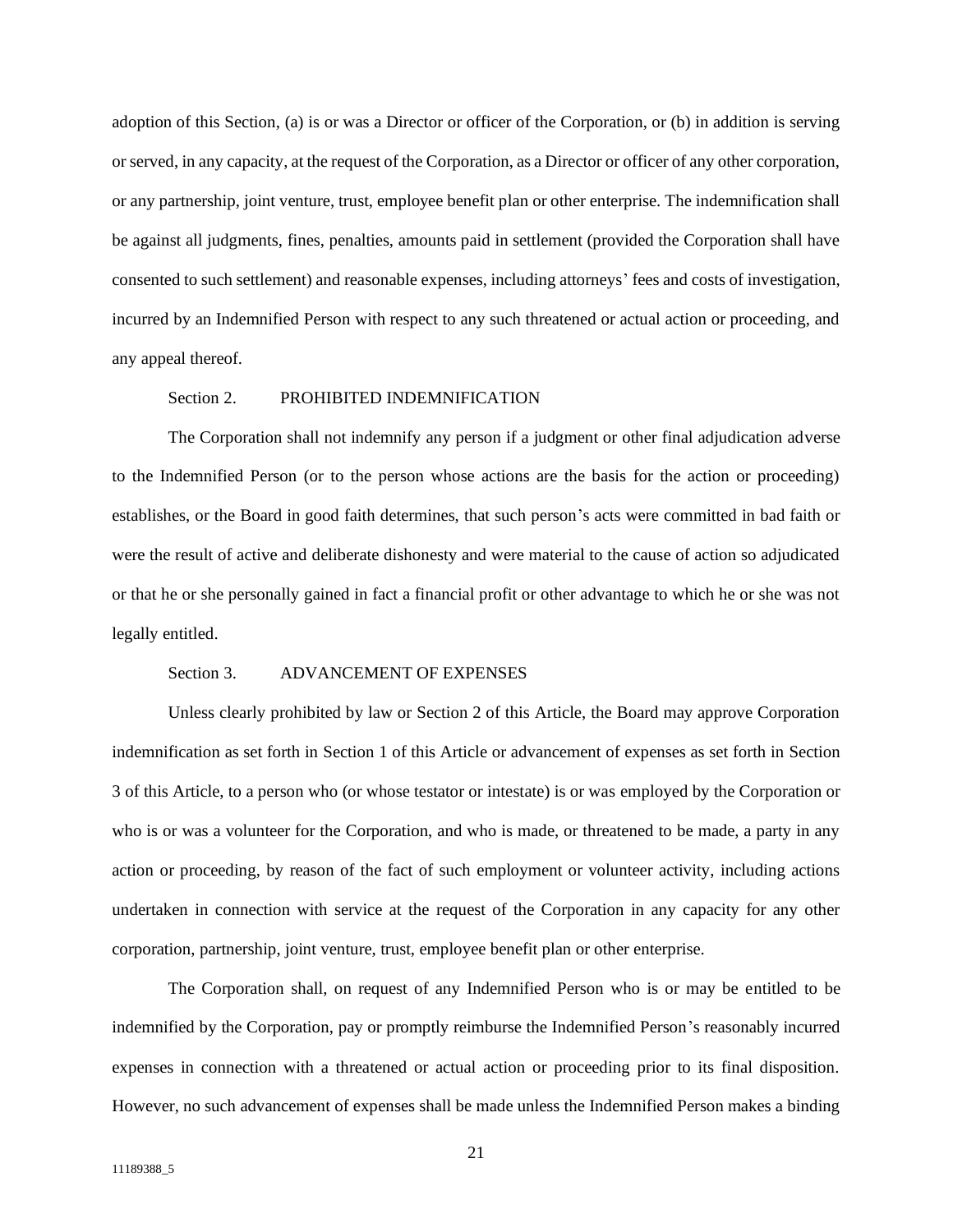written commitment to repay the Corporation, with interest, for any amount advanced for which it is ultimately determined that he or she is not entitled to be indemnified under the law or by reason of Section 2 of this Article. An Indemnified Person shall cooperate in good faith with any request by the Corporation that common legal counsel be used by the parties to such action or proceeding who are similarly situated unless it would be inappropriate to do so because of actual or potential conflicts between the interests of the parties.

# Section 4. DETERMINATION OF INDEMNIFICATION

<span id="page-24-0"></span>Indemnification mandated by a final order of a court of competent jurisdiction will be paid. After termination or disposition of any actual or threatened action or proceeding against an Indemnified Person, if indemnification has not been ordered by a court the Board shall, upon written request by the Indemnified Person, determine whether and to what extent indemnification is permitted pursuant to these By-laws. Before indemnification can occur the Board must explicitly find that such indemnification will not violate the provisions of Section 2 of this Article. No Director with a personal interest in the outcome, or who is a party to such actual or threatened action or proceeding concerning which indemnification is sought, shall participate in deliberations of the matter. If a quorum of disinterested Directors is not obtainable, the Board shall act only after receiving the opinion in writing of independent legal counsel that indemnification is proper in the circumstances under then applicable law and these By-laws.

# Section 5. BINDING EFFECT

<span id="page-24-1"></span>Any person entitled to indemnification under these By-laws has a legally enforceable right to indemnification which cannot be abridged by amendment of these By-laws with respect to any event, action or omission occurring prior to the date of such amendment. In the event that any of the provisions of this Article is held by a court of competent jurisdiction to be invalid, void or otherwise unenforceable, the remaining provisions of this Article shall remain enforceable to the fullest extent permitted by law.

## Section 6. **INSURANCE**

<span id="page-24-2"></span>The Corporation is not required to purchase directors' and officers' liability insurance, but the Corporation may purchase such insurance if authorized and approved by the Board. To the extent permitted